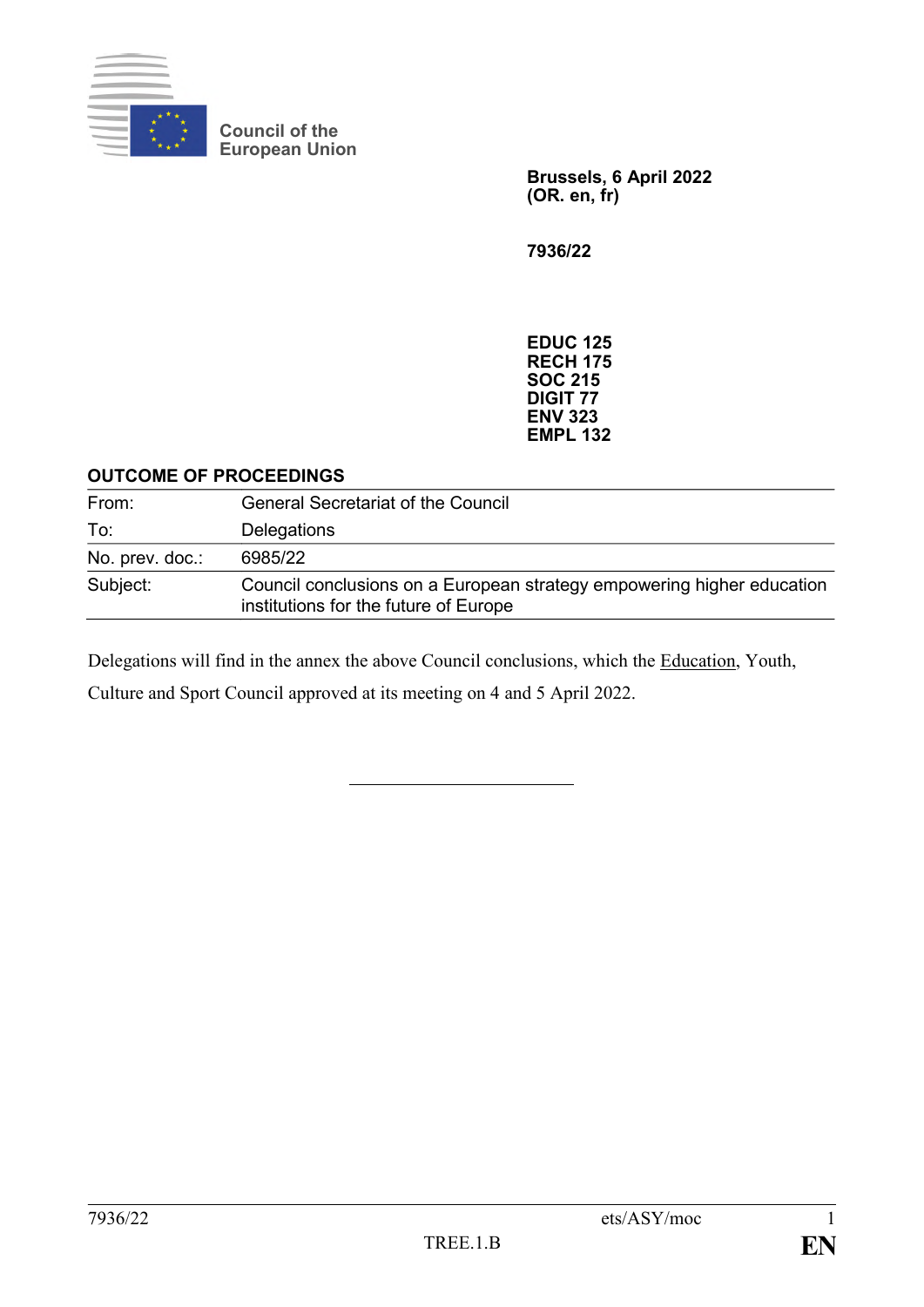## **Council conclusions on a European strategy empowering higher education institutions for the future of Europe**

### THE COUNCIL OF THE EUROPEAN UNION,

Recalling the political background to this issue set out in Annex to these conclusions,

### RECALLING THAT:

- 1. Higher education institutions (HEIs)<sup>1</sup> in Europe largely participate in knowledge creation, distribution and certification. They are irreplaceable in achieving both the European Education Area and the new European Research Area, in synergy with the European Higher Education Area. HEIs are key to reaching the target set out in the Council Resolution on a strategic framework for European cooperation in education and training towards the European Education Area and beyond (2021-2030) – namely that the share of 25 to 34 year olds with tertiary educational attainment should be at least 45 % by 2030.
- 2. In the coming years, growth in higher education enrolments which has been a fundamental global trend in recent decades – will intensify. The number of 25 to 34 year olds with a tertiary qualification in OECD and G20 countries is expected to reach 300 million by  $2030^2$ .

<u>.</u>

<sup>&</sup>lt;sup>1</sup> For the purposes of these conclusions, the term 'higher education institutions' is used as a reference to the whole sector, representing the entire area of tertiary education, thus covering all types of higher education institutions, including, in accordance with national law or practice, research universities, university colleges, universities of applied sciences, higher vocational education and training institutions, and higher arts institutions.

**<sup>2</sup>** OECD (2020), *Resourcing Higher Education: Challenges, Choices and Consequences*, Higher Education, OECD Publishing, Paris.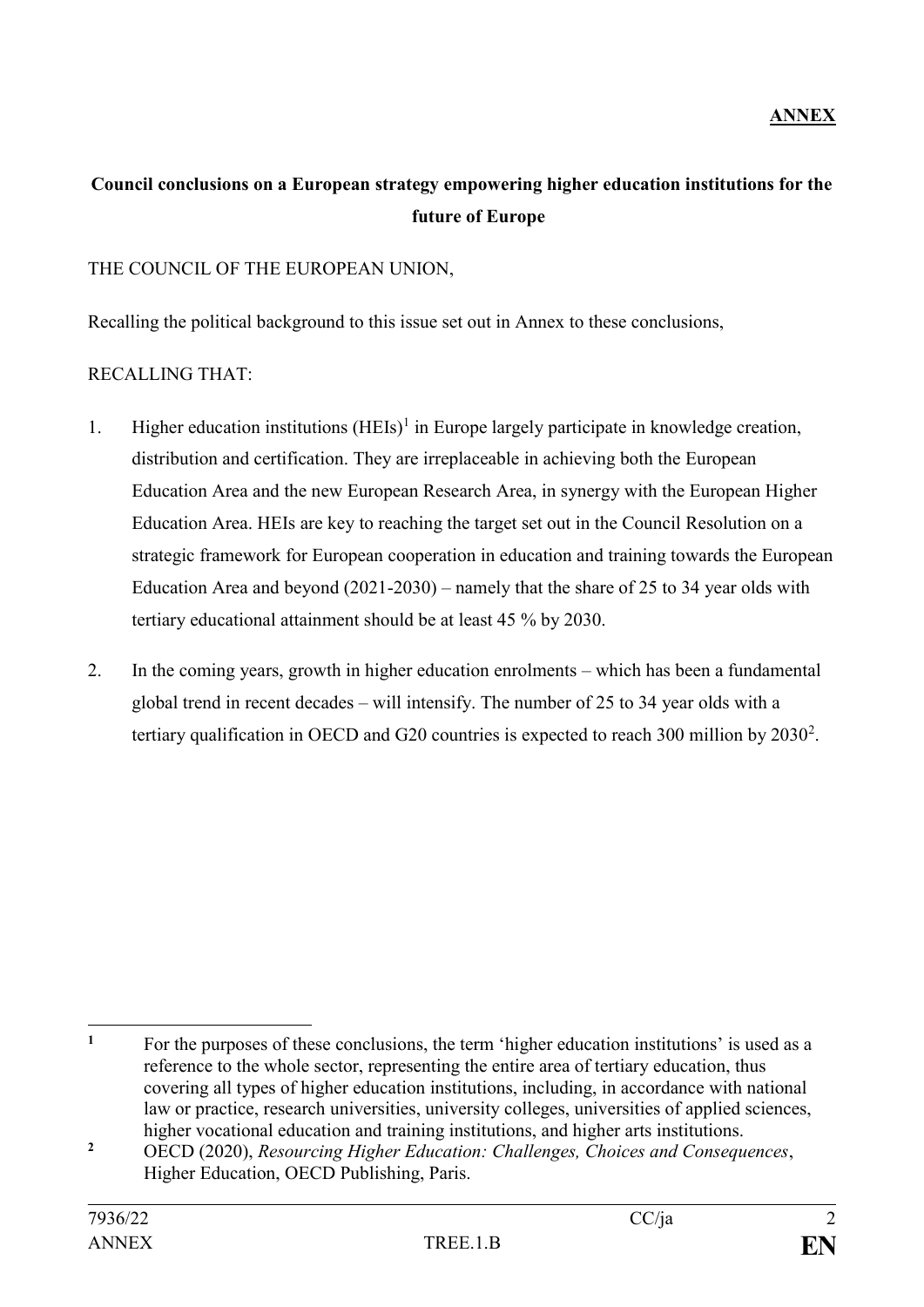- 3. Numerous opportunities and challenges will influence the future development of HEIs in Europe. World demographic trends and globalisation will challenge Europe's position as a prominent hub of knowledge creation. Global warming and environmental degradation, the acceleration of technological change and the growing race for digital technologies already affect HEIs' strategies and positioning within Europe and in the global context. The availability of a large pool of talent with excellent education and training will become increasingly crucial for Europe to maintain and assert its position as a world leader in a context of heightened global competition.
- 4. In the meantime, the growing demand for high-quality and inclusive education as well as excellent research and innovation in emerging countries is increasing global networking, while new threats are emerging to the fundamental values and principles that European democracies aim to uphold. At the European and global level, increasing inequalities and the challenges posed by aging societies will transform the labour market and deepen the need for inclusion and for higher education attainment, which will entail new expectations for lifelong learning.
- 5. The economic recovery after the pandemic and the rapid evolution of knowledge, skills and competences related to the digital and green transitions will make it necessary for HEIs to consider further developing their infrastructure, to adopt new pedagogical tools, provide flexible and short learning experiences, prepare learners for the ever-changing societal and labour market environment and enable researchers to work together to find innovative solutions to current global challenges.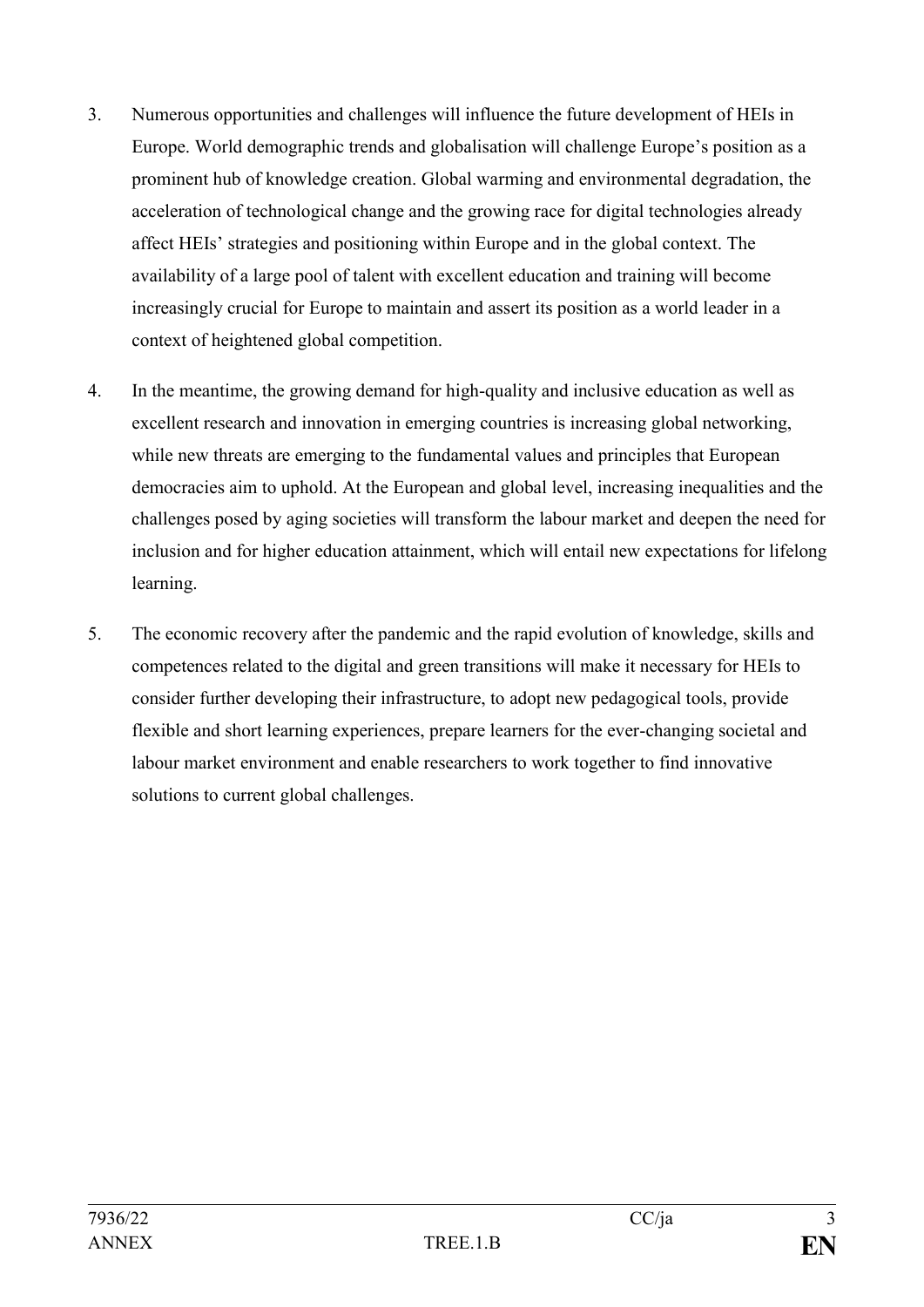- 6. Achieving inclusion and excellence requires significant general investment in the EU's higher education sector, considering current average spending on tertiary education in the EU, and in the light of the increasing numbers of students and learners, as well as the challenges faced by HEIs.
- 7. The unique position of higher education to serve the intersecting missions of education, research, innovation and service to society is an opportunity to be seized in order to exploit the potential for synergies between these four missions.
- 8. Harnessing those synergies is key to addressing the United Nations Sustainable Development Goals. Multi-stakeholder partnerships and cooperation between and with HEIs will need to be fostered.
- 9. In this context, the Council Resolution on a strategic framework for European cooperation in education and training towards the European Education Area and beyond (2021-2030) called for the establishment of an *'agenda for higher education transformation, with a focus on inclusion, innovation, connectivity, digital and green readiness and international competitiveness, as well as fundamental academic values and high ethical principles, as well as employment and employability'*.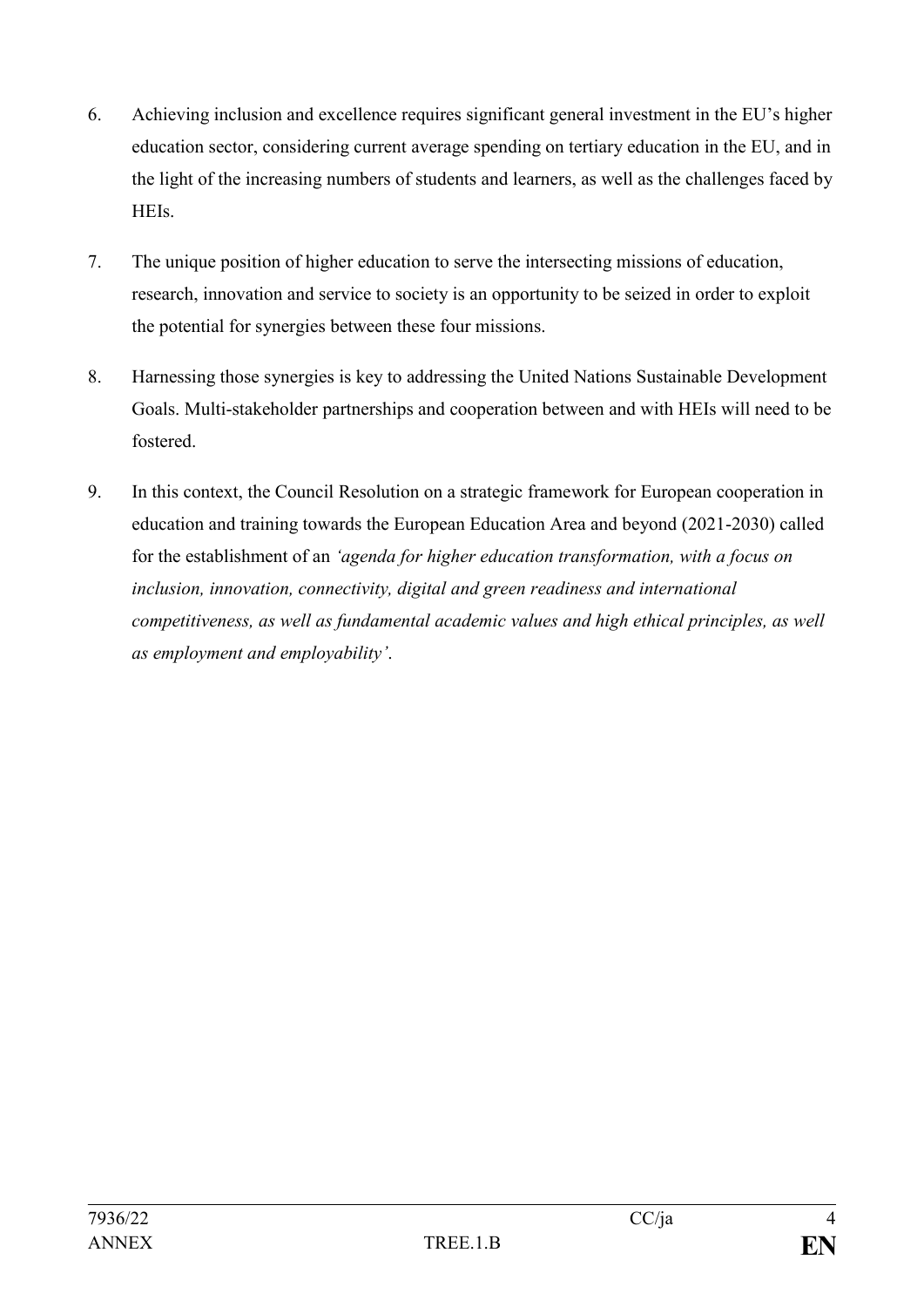- 10. In this same context, the Council conclusions on the New European Research Area identified *'institutional transformations, research careers, science education, training, international cooperation and knowledge circulation as possible fields of a more determined cooperation'* between the European Research Area, the European Higher Education Area and the higher education dimension of the European Education Area. The Council also took note of *'the Commission proposal to develop a roadmap of actions for creating synergies between higher education and research'* and expressed support for the further development of the *'"European University Alliances" as a flagship example for modern and inclusive higher education institutions of the future in Europe'*. The ERA policy agenda for the period 2022- 2024 annexed to the Council conclusions on the future governance of the European Research Area (ERA) identified actions targeting HEIs.
- 11. In its conclusions on the European Universities initiative Bridging higher education, research, innovation and society: Paving the way for a new dimension in European higher education, the Council acknowledged that 'European Universities' should be guided to *'contribute to strengthen the research and innovation dimensions of higher education institutions in Europe by developing a common agenda, shared infrastructures and resources'* as well as to *'establish ever stronger alliances by exploring the feasibility of joint enrolment of students and joint recruitment of academics and researchers, within the different national systems, to make their education and research careers more attractive, sustainable, and flexible within the alliances'*. It also invited the Commission and the Member States to *'consider more sustainable funding instruments for the "European Universities", including through exploiting synergies of regional and national with European schemes, so that they are able to deliver on their ambitious strategy'* as well as to develop clear proposals, starting from 2022, to *'help remove where necessary the obstacles for cooperation at the European level, by exploring, for example, the need and feasibility for joint European degrees within the alliances of "European Universities"'.*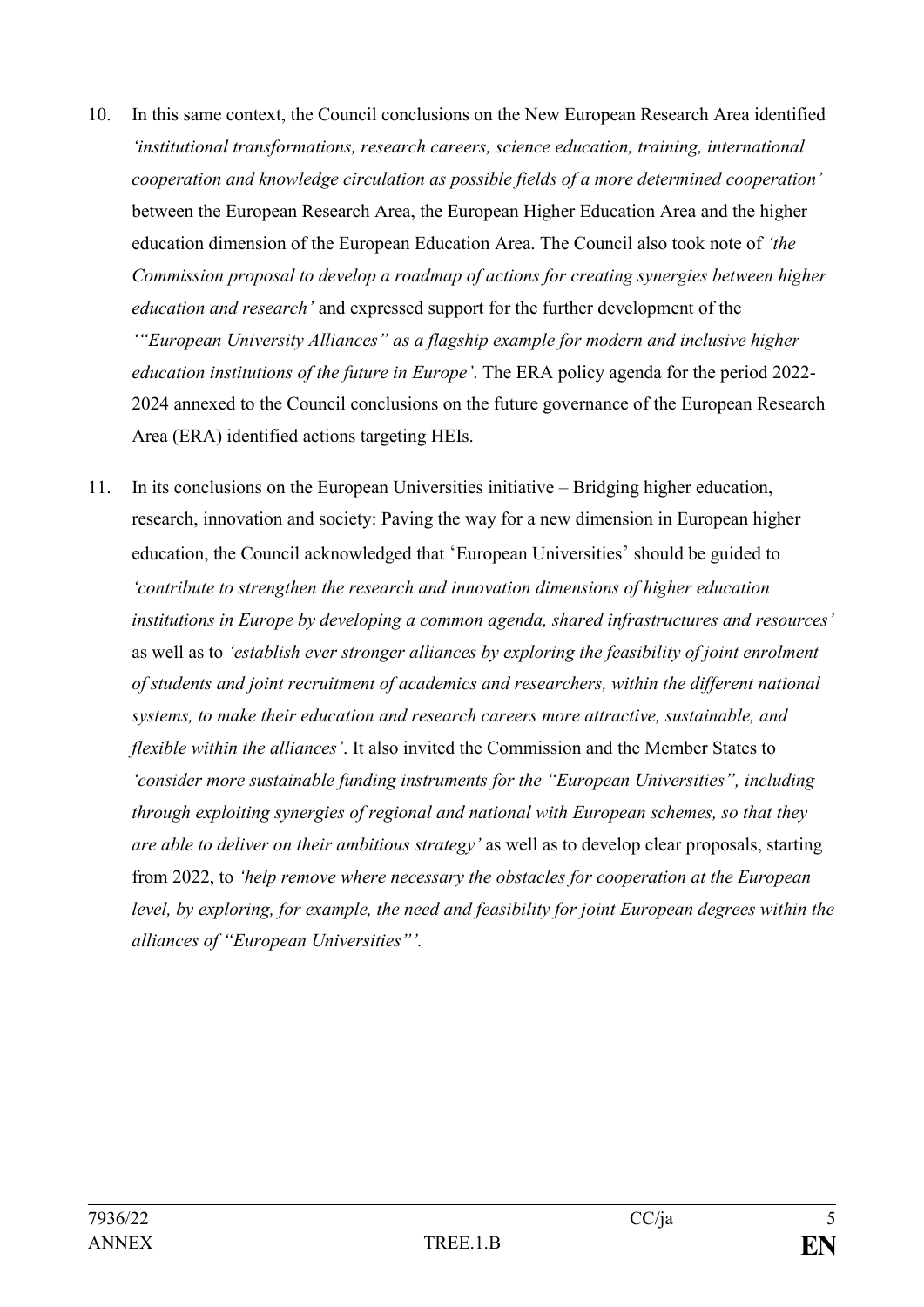12. In its conclusions on 'Deepening the European Research Area: Providing researchers with attractive and sustainable careers and working conditions and making brain circulation a reality', the Council called on the Commission *'to support Member States in designing policy measures for seamless and ambitious transnational cooperation between higher education institutions in Europe notably in the area of academic and research careers which are often intertwined, promoting inclusiveness, leveraging excellence and raising the international competitiveness of Europe's higher education sector, thereby increasing attractiveness for talents from within and outside Europe'*. It also agreed that European Universities alliances and their partnerships with local ecosystems were *'suitable platforms to test possible models fostering interoperability of research careers, and to explore possibilities for joint recruitment schemes, training and career development systems accommodating both research and teaching aspects, as well as for testing new reward and assessment systems, including for research-based teaching'.*

### CONSIDERS THAT:

13. Transnational cooperation between HEIs across Europe is further strengthened, deepened and simplified if the abovementioned challenges can be effectively addressed at European level. In this respect, the Commission has put forward an ambitious European strategy for universities, which aims to empower and support these institutions in all their missions to enhance their cooperation and leverage their strengths, in view of their critical contribution to Europe's response to the challenges ahead. The different types of ongoing collaboration should be increased, and the related outcomes and best practices should be shared in order to inspire the whole higher education sector in Europe, while respecting Member States' competences, academic freedom and HEIs' institutional autonomy.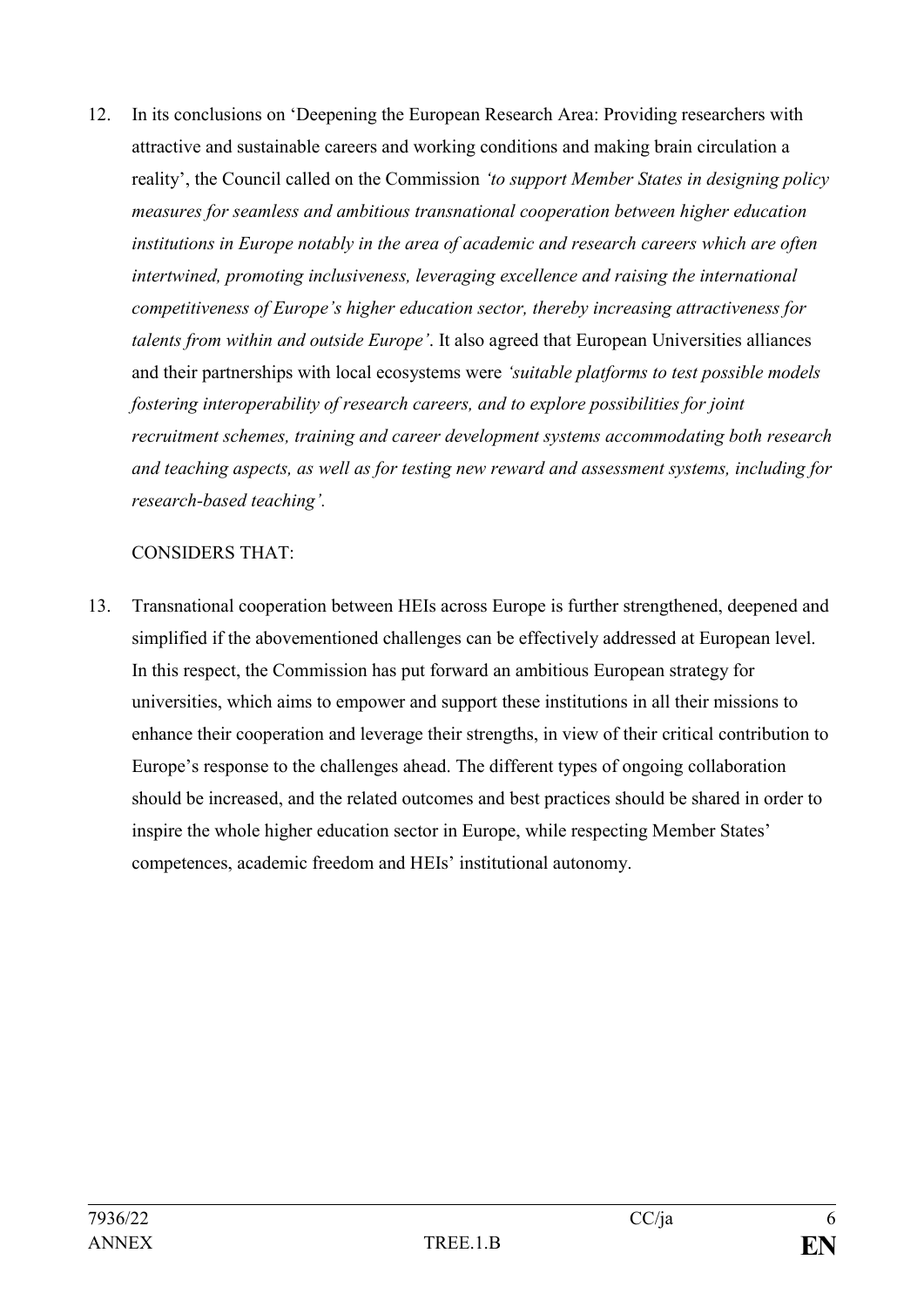- 14. In order to achieve this, four equally important key objectives are to be pursued as part of a joint effort at institutional, national and European level:
	- strengthening the European dimension in higher education, research and innovation as well as the synergies between them;
	- driving Europe's global role and leadership;
	- bolstering Europe's recovery and response to the digital and green transitions;
	- deepening the European sense of belonging based on common values.

INVITES THE COMMISSION AND THE MEMBER STATES, IN LINE WITH THEIR RESPECTIVE COMPETENCES AND WITH DUE REGARD FOR THE PRINCIPLE OF SUBSIDIARITY, TO ENGAGE WITH HIGHER EDUCATION INSTITUTIONS AND STAKEHOLDERS WITH A VIEW TO ACHIEVING THE FOLLOWING KEY OBJECTIVES:

# **Strengthening the European dimension in higher education, research and innovation as well as the synergies between them**

15. Deeper transnational cooperation contributes to achieving the European Education Area and the new European Research Area in full synergy, by making HEIs stronger and increasing the quality of higher education, research and innovation in Europe as a whole. Through new dimensions, formats and opportunities for mobility across disciplines and sectors and across borders, together with attractive and sustainable academic and research careers as well as open education and open science, it enables them to better tackle societal challenges and equip students, lifelong learners and researchers with the right knowledge, skills and competences for their future professional and personal development. Particular attention should be paid to students and young researchers who have seen their studies and careers strongly impacted by the pandemic, as well as those from rural and remote areas, such as outermost regions.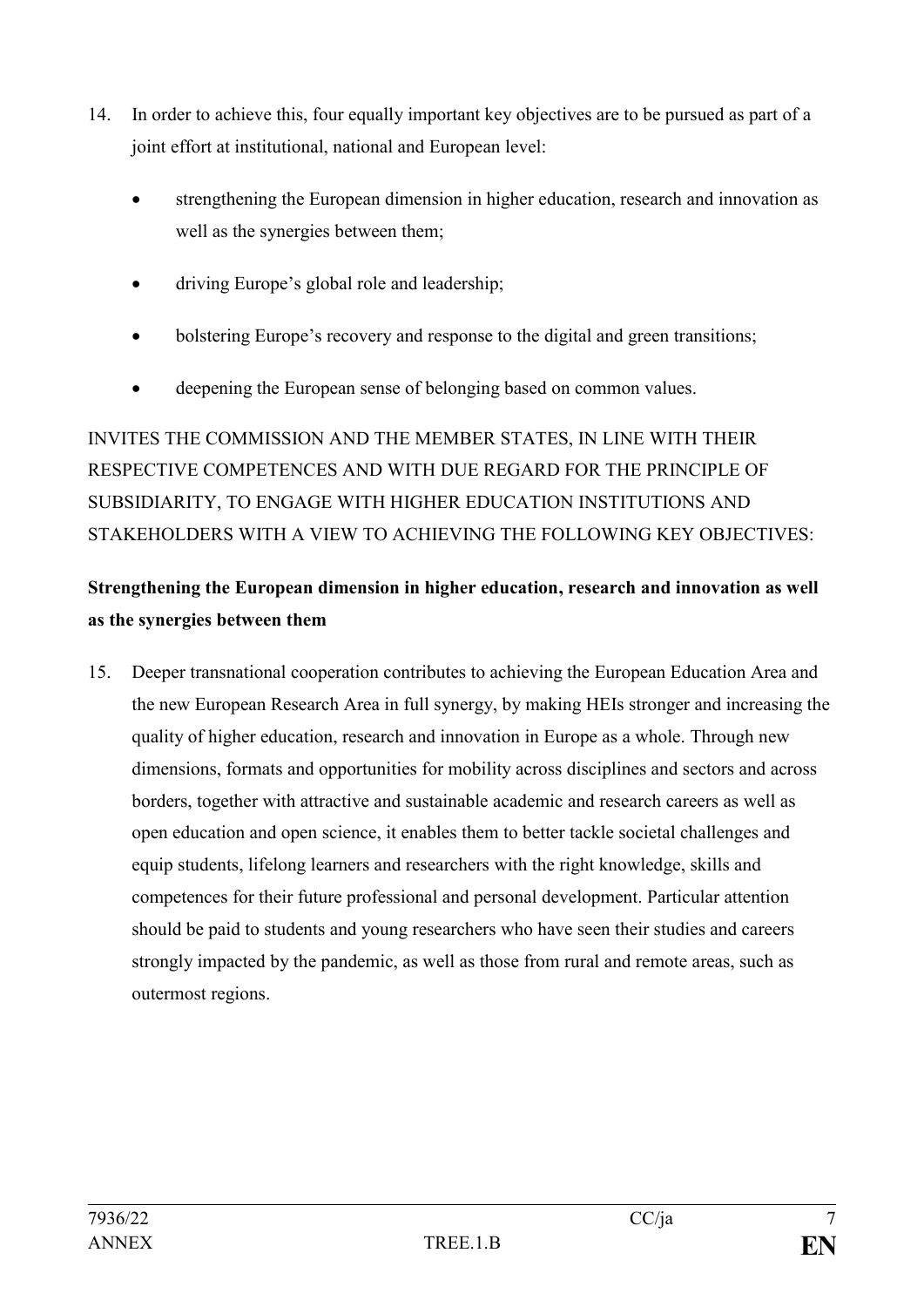- 16. Alliances of HEIs, such as the 'European Universities', can demonstrate the potential of extensive and long-term institutional higher education cooperation. Such alliances have the potential to generate real European added value by achieving critical mass on a European scale through the long-term commitment of all involved parties. They facilitate free movement across Europe for study, work and research purposes based on common interests. Through a strong degree of integration, transparency and openness, they can have a transformative impact within and for Europe. Coordination and complementarity with other European, national, regional, local, and, where relevant, international initiatives and networks will enhance their transformative impact.
- 17. Unlocking the full added value of alliances of HEIs such as the 'European Universities' calls for further support at European and, where appropriate, national level through a step-by-step approach. As catalysts of institutional transformation, these alliances should, where appropriate, be supported in developing a strong research and innovation dimension and in implementing innovative joint educational programmes at all levels, within a student-centred, research and innovation driven approach, which could possibly award joint degrees based on European criteria co-created with Member States and relevant stakeholders, in accordance with the instruments of the Bologna Process. These alliances should also be supported, where appropriate, in improving human resources management, in terms of possible joint recruitment of academics and researchers; in promoting the development of attractive and sustainable careers; and in mutualising resources and structures, for instance laboratories and platforms.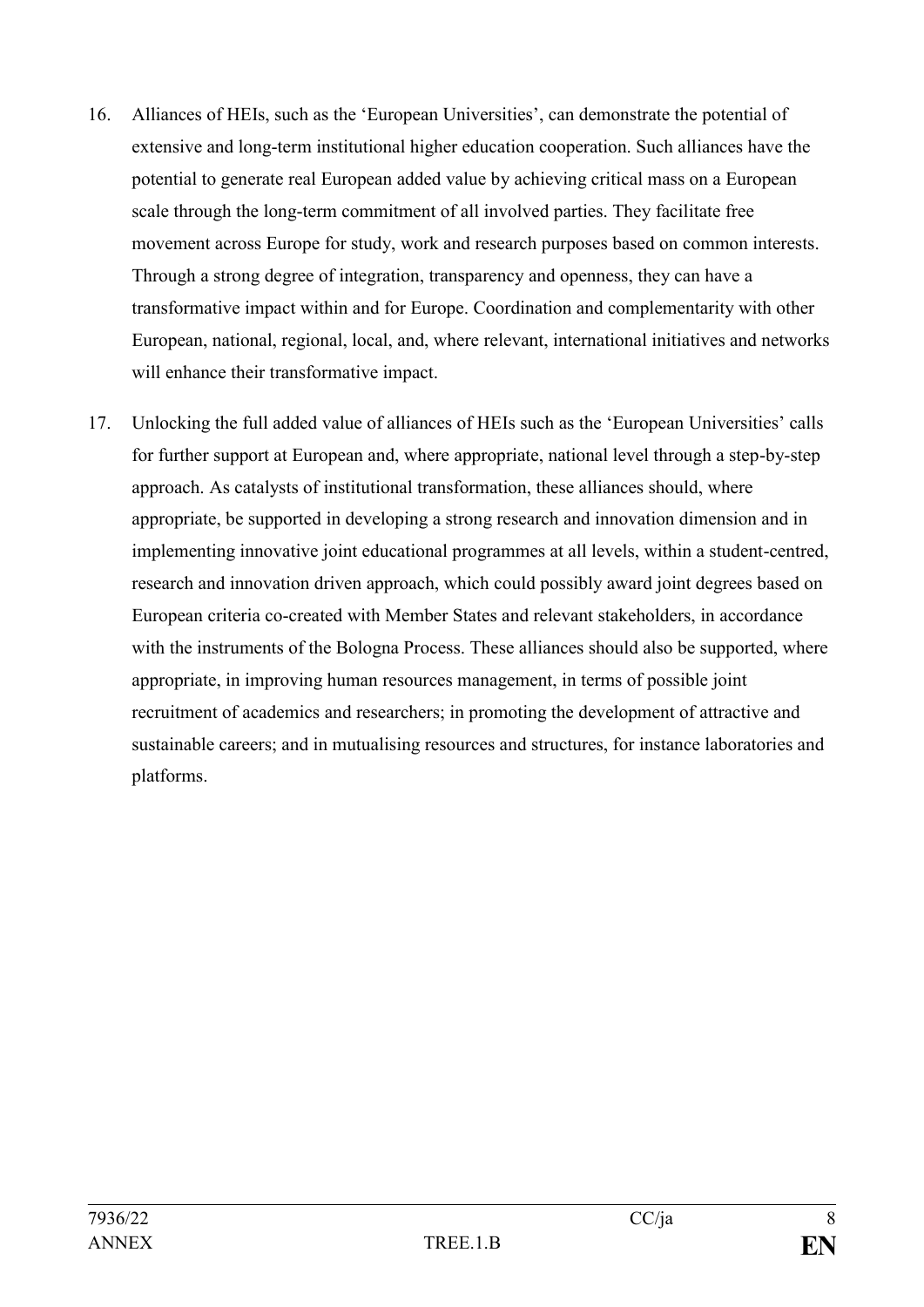- 18. While fully recognising the value of face-to-face learning and physical mobility, as well as the need for balanced brain circulation, HEIs should be encouraged to further support all types of mobility of students, staff and researchers, which contributes to academic success and personal achievement by enabling all students, staff and researchers to acquire international and intercultural competences through the internationalisation of curricula or participation in innovative international environments in their home institutions.
- 19. The European Year of Youth has an enabling role in this respect. It is worth recalling the target that at least 20 % of the graduates in the European Higher Education Area should have experienced a study or training period abroad, as reaffirmed in the Rome Ministerial Communiqué of 19 November 2020, and the support to be given to the European Universities initiative to reach the ambitious target of 50 % mobile students, as set out in the Council conclusions on the European Universities initiative – Bridging higher education, research, innovation and society: Paving the way for a new dimension in European higher education.
- 20. To achieve these targets, Member States and the Commission, in cooperation with HEIs, should also strive to simplify administrative procedures for institutions, including by further widening the implementation of the European Student Card initiative and by further implementing the automatic mutual recognition of academic qualifications and study periods abroad, in cooperation with the National Academic Recognition Information Centres (NARIC). HEIs should be encouraged to make full use of digital tools for mobility and recognition, promote multilingualism, interculturality and inclusion of students with fewer opportunities on their campuses, and embed mobility in their curricula.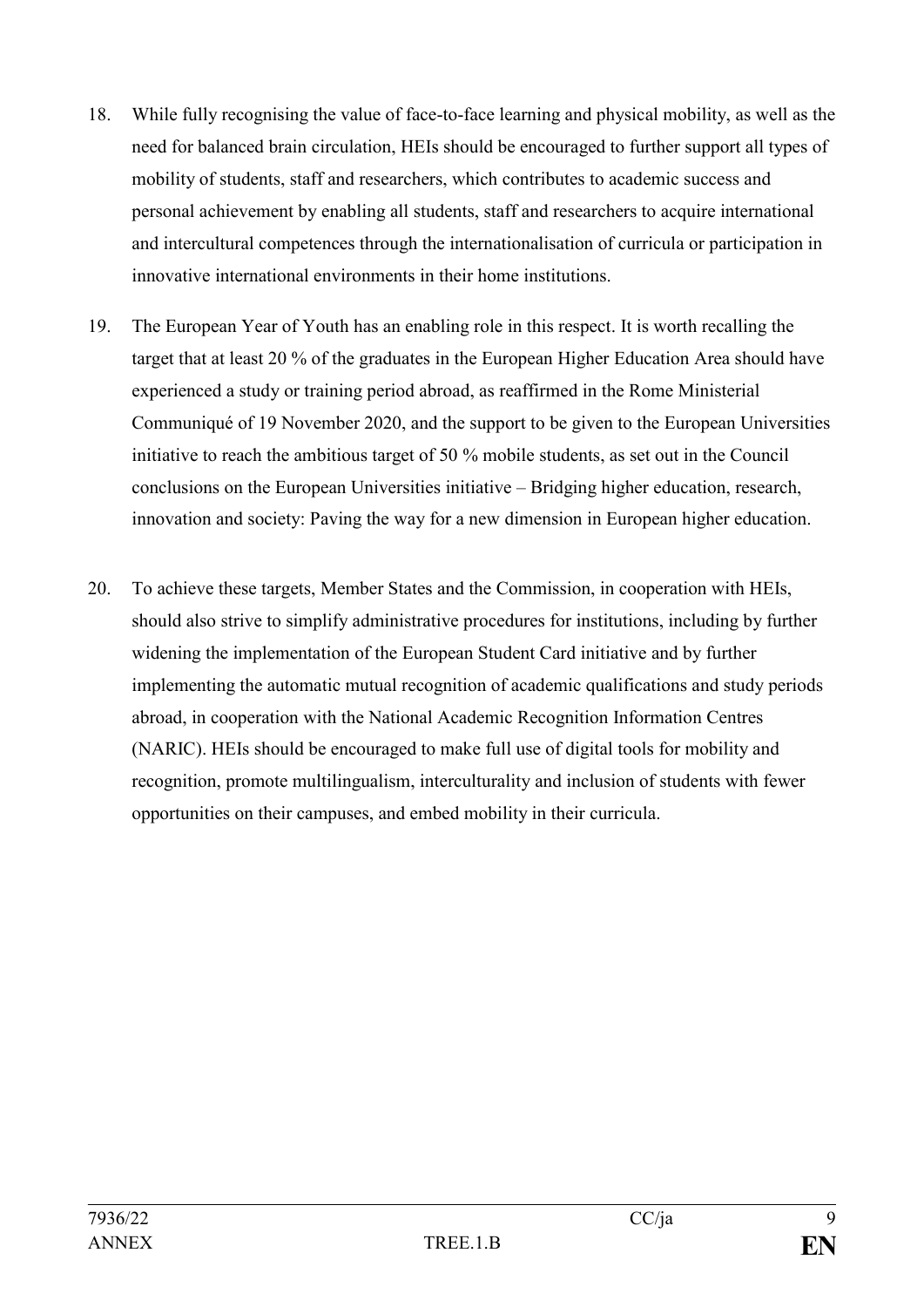### **Driving Europe's global role and leadership**

- 21. The internationalisation of higher education and research is of strategic geopolitical importance for Europe, as outlined in the joint communication on 'The Global Gateway'. Global higher education collaboration needs to be based on fundamental values and principles, with academic freedom, institutional autonomy, open education and open science at their core. The principles of reciprocity and of a level playing field should be a prerequisite for international cooperation. The guiding principle 'as open as possible, as closed as necessary' should be followed in research and innovation relations and in negotiations with global partners. HEIs should be supported through a coordinated European approach in order to promote these European values and principles at global level with a view to achieving balanced and mutually beneficial collaboration, which is part of Europe's soft power and capacity as a global standard setter. Collaboration with third countries in the area of higher education and research needs to be based on a common understanding and sharing of these values and principles promoted at European level in line with other strategic interests of the Union in accordance with the Marseille Conference on the Global Approach.
- 22. Deeper European cooperation can be beneficial to support HEIs and equip researchers, trainers, students and staff with the necessary tools to deal with the challenges to fair global collaboration, such as inequity, foreign interference, and obstacles to open science. It is also necessary to promote an informed and independent understanding of third-country counterparts. In order to position the European Union as a safe haven for the freedom of scientific research and democratic values, HEIs should be supported through European and national schemes, fully respecting the excellence principle, to welcome students, researchers and academics whose freedom is under threat.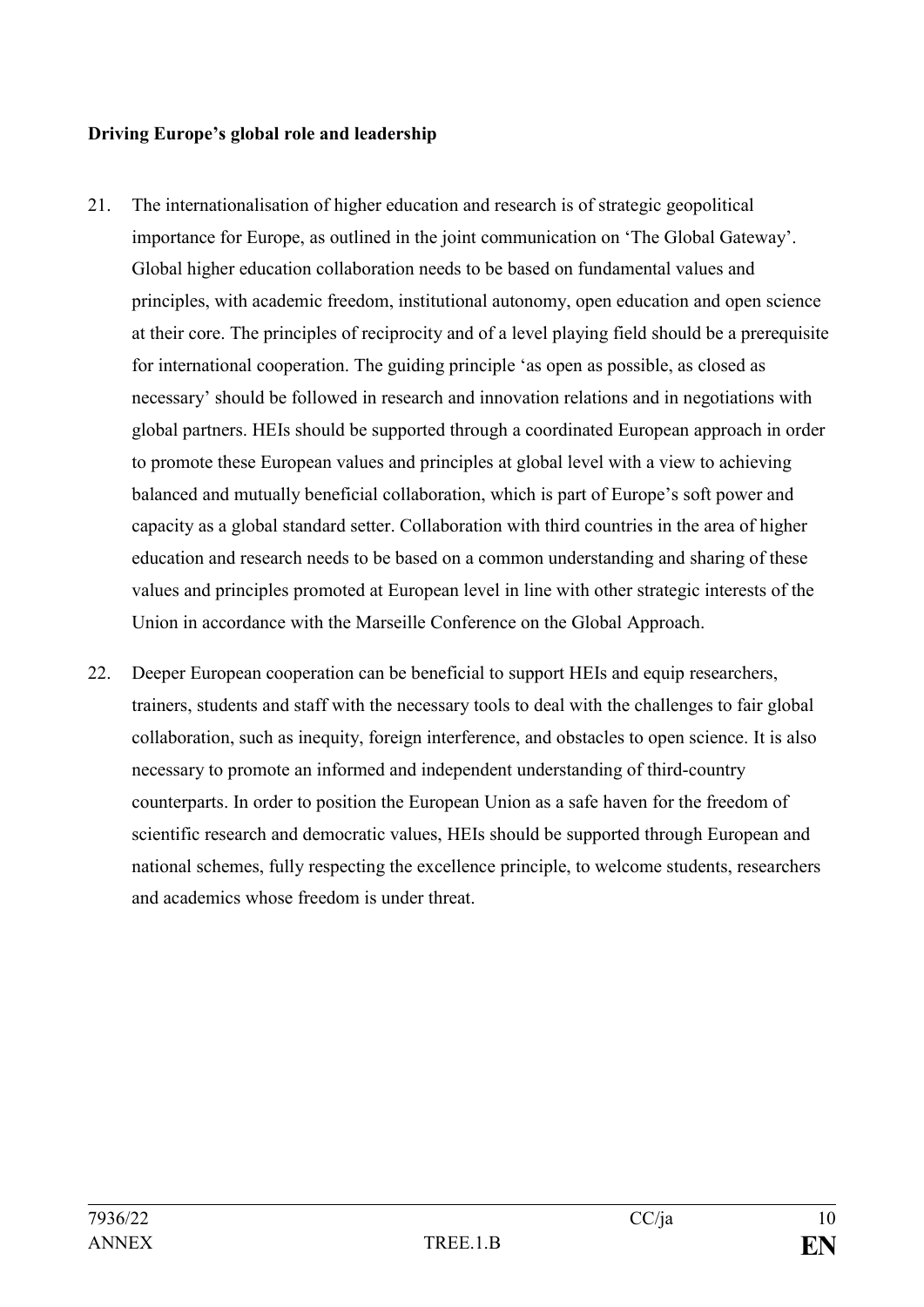- 23. In order to enhance their competitiveness at global level, HEIs should be encouraged to mobilise local or regional ecosystems, thus fostering territorial cohesion, through strong partnerships with research organisations, innovation actors, funders and economic and social partners, while enhancing close interactions with local, regional and national authorities. In order to promote the diversity and excellence of European HEIs at global level, further work should be carried out and further support provided at European level for Member States to promote national policies, for example through excellence initiatives and regional and local hubs.
- 24. Transnational cooperation between European HEIs adds to their attractiveness to international students, researchers and global partners and increases the quality of educational offers and research and innovation potential. Existing European programmes, such as Erasmus+, the Union's external action instruments and Horizon Europe, should be used within the remit of the actions included in their legal bases and evaluated according to their respective evaluation criteria to support alliances of HEIs such as the 'European Universities' and the Knowledge and Innovation Communities (KICs) in developing joint internationalisation activities and strategies across higher education, research and innovation. This would help them to project themselves internationally, build networks with key partners around the world, strengthen the capacities of partners in third countries and bolster the international (inward and outward) mobility of students, researchers, academics and staff. Full advantage should be taken of the UNESCO 2019 Global Convention on the Recognition of Qualifications concerning Higher Education as it facilitates international student mobility and thus unlocks potential for the internationalisation of European higher education. Common European efforts towards third countries could also, through a 'Team Europe' approach, further promote the European higher education offer and engage in mutually beneficial capacity-building activities.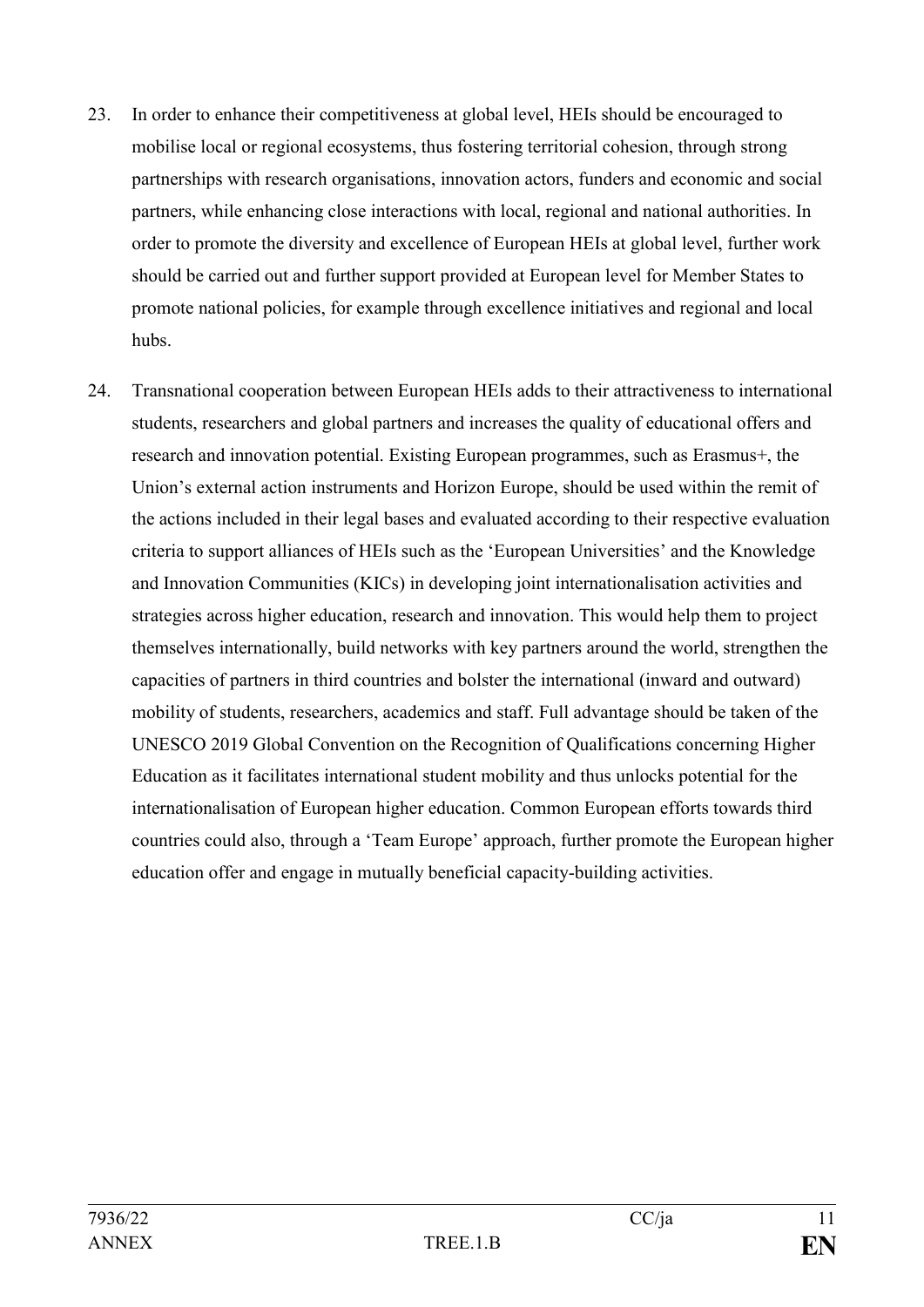### **Bolstering Europe's recovery and response to the digital and green transitions**

- 25. HEIs should be further encouraged to turn knowledge into skills, competences and innovation. This can be done in full respect of academic freedom by developing close cooperation with economic, social and industrial partners within local and regional research and innovation ecosystems, and facilitating intersectoral mobility between HEIs and other partners, building notably on smart specialisation strategies and the European Institute of Innovation and Technology (EIT) and the KICs. This cooperation could also be highly beneficial for local businesses and SMEs and give students, researchers, academics, trainers and staff the opportunity to be trained, e.g. in intellectual property management, knowledge transfer and entrepreneurship, including access to finance, at any stage of their careers. The full variety of academics' activities both within and beyond academia, on all dimensions of HEIs' missions, needs to be taken into account in their career assessments. HEIs should also improve their capacity to engage with their ecosystems by instilling the necessary knowledge, skills and competences, especially for strategic industrial sectors and by fostering transfers of knowledge and technology and the creation of spin-offs.
- 26. HEIs could be supported with a view to enhancing student-centred and research-based learning, which aims to provide students with up-to-date competences, skills and knowledge as well as to develop their research skills and experience. Students should also be supported in working across disciplines in challenge-based approaches.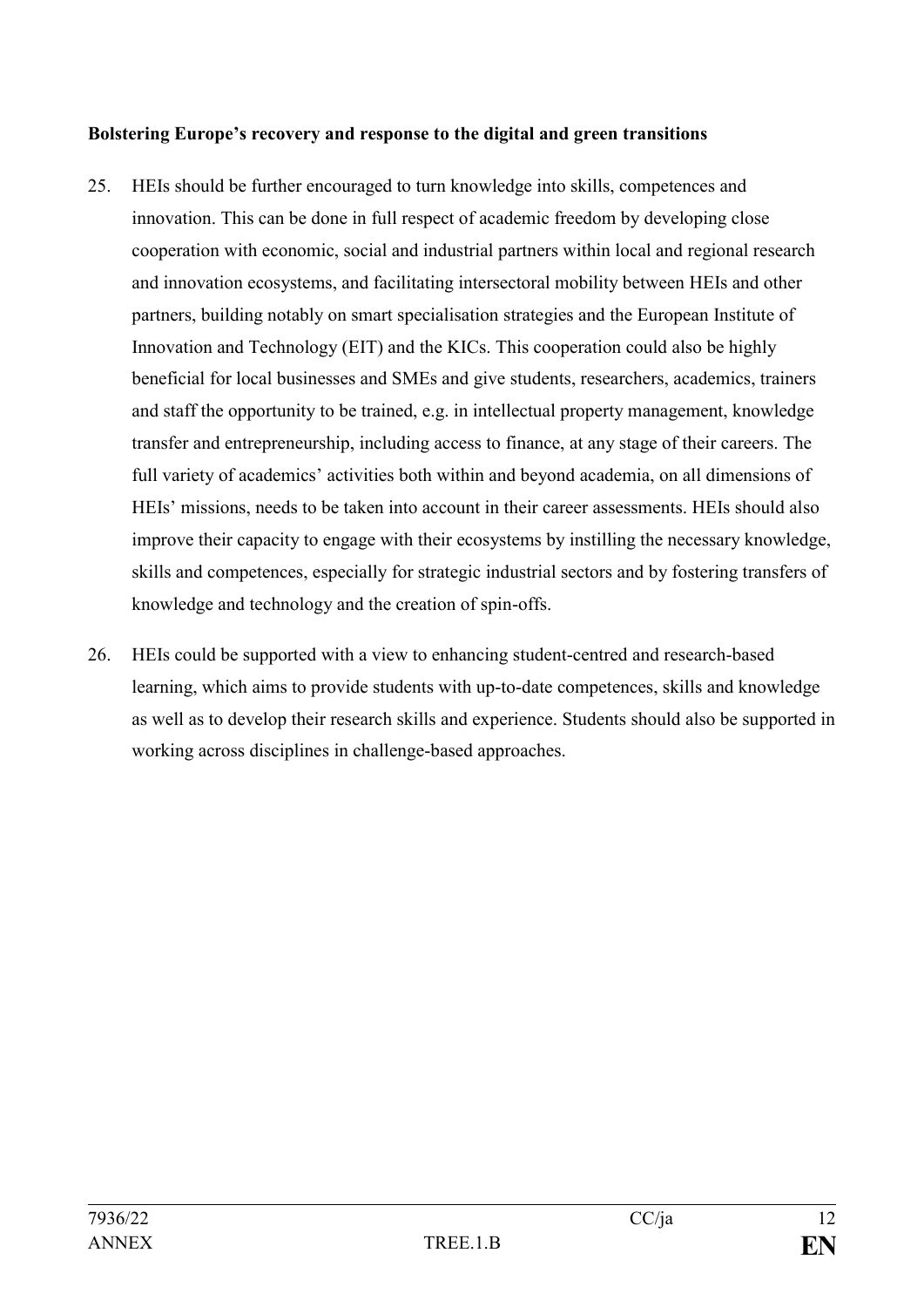- 27. HEIs can play a key role in lifelong learning and in responding to the labour market transformation by opening up to all types of learners and fostering their employability, including by reskilling and upskilling. To that end, HEIs should be supported in their use of digitalisation to foster innovative learning and teaching methods, and in designing and implementing flexible and tailor-made learning pathways, including, where appropriate, shorter courses or learning experiences that can lead to micro-credentials, while not deviating from the core principle of full degree programmes. In order to develop learners' relevant skills, competences, attitudes and entrepreneurial spirit, HEIs should be encouraged to cooperate with their ecosystems, to promote work-based experiences such as internships, apprenticeships and volunteering opportunities and, where appropriate, to further develop entrepreneurship tracks enabling students to carry out entrepreneurial projects during their studies.
- 28. HEIs have a key role to play in supporting the green transition and addressing the Sustainable Development Goals as a distinctive quality feature at global level. In this respect, HEIs across Europe should be supported to introduce sustainability and green approaches using a whole institution approach as part of their missions, infrastructures and operations, where relevant.
- 29. In order to address the green transition, HEIs should be encouraged to develop interdisciplinary knowledge, skills and competences, support the acquisition and use of knowledge about sustainability among all learners and communities, and embed sustainability education as part of curricula in all relevant sectors. They should be encouraged to commission and conduct research that builds on the knowledge base around sustainability.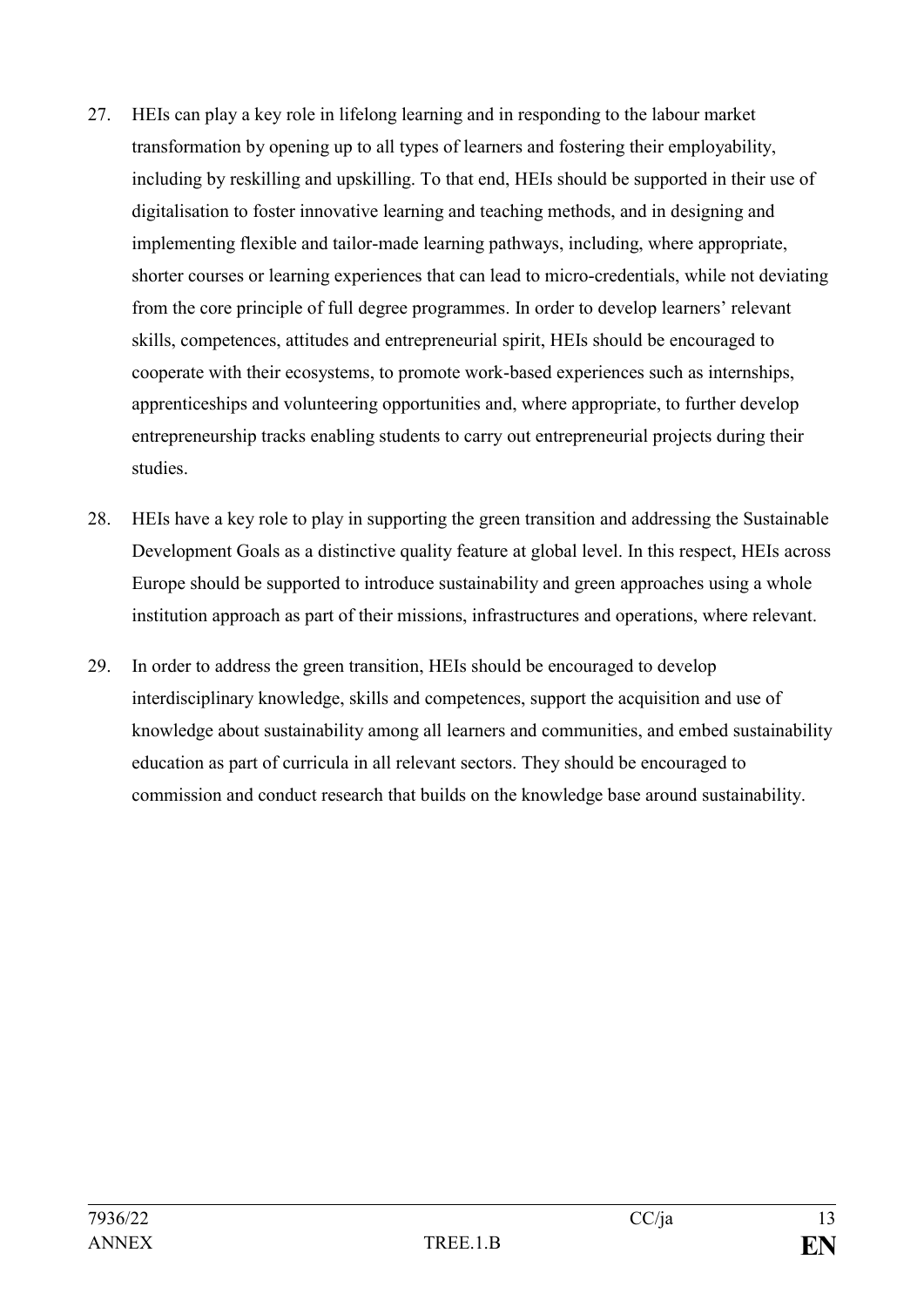- 30. As evidenced during the COVID-19 pandemic, digital technologies are a powerful transformation tool for higher education systems in Europe, and HEIs are in turn instrumental to accelerating the digital transition in Europe.
- 31. It is necessary to provide HEIs with high connectivity and high-performing digital infrastructures and services, which should to the greatest possible extent be interoperable and shared across Europe, rely on European standards**<sup>3</sup>** and use trusted technologies in keeping with HEIs' specific needs, such as secure data.
- 32. Accelerating Europe's digital transition implies providing digital and data literacy to all students, trainers, staff, academics and researchers, and, where relevant, to the wider public. HEIs have a key role to play to that end in terms of equipping learners with emerging digital competences and their ethical component – such as data stewardship, artificial intelligence, high-performance computing and cybersecurity – and conducting research and innovation.
- 33. While fully recognising the value of face-to-face learning, HEIs should make full use of digital means in order to enhance the quality of the learning experience for students, staff, academics and researchers and to address social inequalities. In order to bridge the digital divide, initiatives providing equal access to individualised learning opportunities for all should be supported, using, for example, virtual or hybrid teaching in remote learning places. HEIs should be accompanied in their efforts to share platforms and interoperable tools that allow for data exchange while providing high-quality, user-friendly education resources such as online courses.

<sup>1</sup> **<sup>3</sup>** Carretero Gomez, S., Vuorikari, R. and Punie, Y., DigComp 2.1: The Digital Competence Framework for Citizens with eight proficiency levels and examples of use, Publications Office of the European Union, Luxembourg, 2017.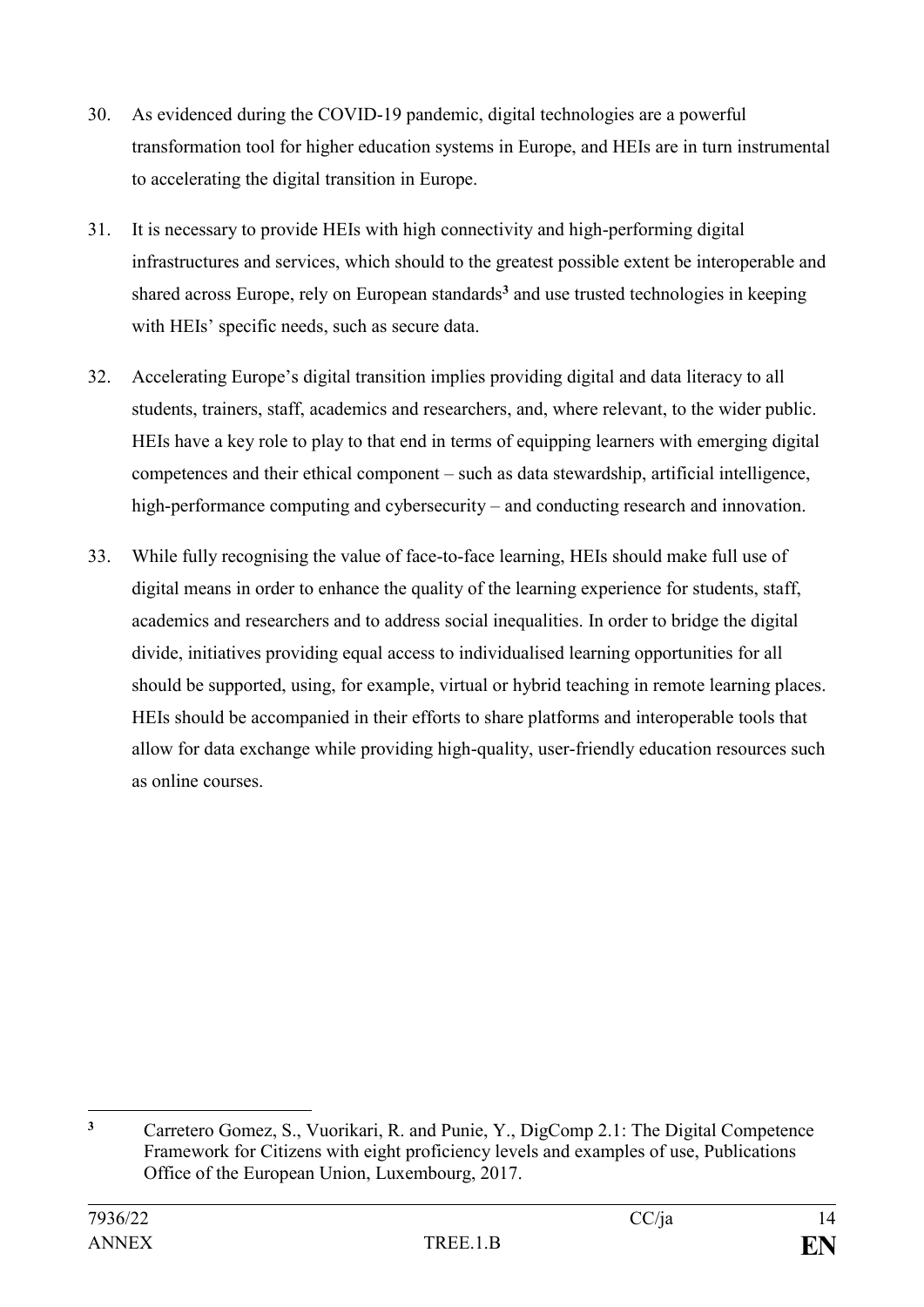### **Deepening the European sense of belonging based on common values**

- 34. To deepen the European sense of belonging and promote our European way of life, it is key to uphold and protect European democratic values, foster diversity, inclusiveness and gender equality and strengthen the quality and relevance of higher education for future-proof skills. HEIs are autonomous and academic and scientific freedom is a central principle of their mission and activities.
- 35. HEIs should be supported in their efforts to protect education and science against disinformation, to support open science and to defend democratic values. In that respect, HEIs are a safeguard for democracy and a primary forum for citizen science, preparing students for active citizenship and public engagement.
- 36. HEIs can drive public debate with grounded and insightful information, through wider access to publications and research data and by organising public events in order to disseminate and discuss research results. HEIs can be key actors in combating the distorted use of research and represent the interface between education, research, innovation, public authorities and civil society. This role could be further strengthened and used by HEIs to engage more systematically with all societal actors, including public and private innovators, regional and local public authorities, including schools, the media, science popularisation organisations, and civil society organisations such as consumer, user or patient associations.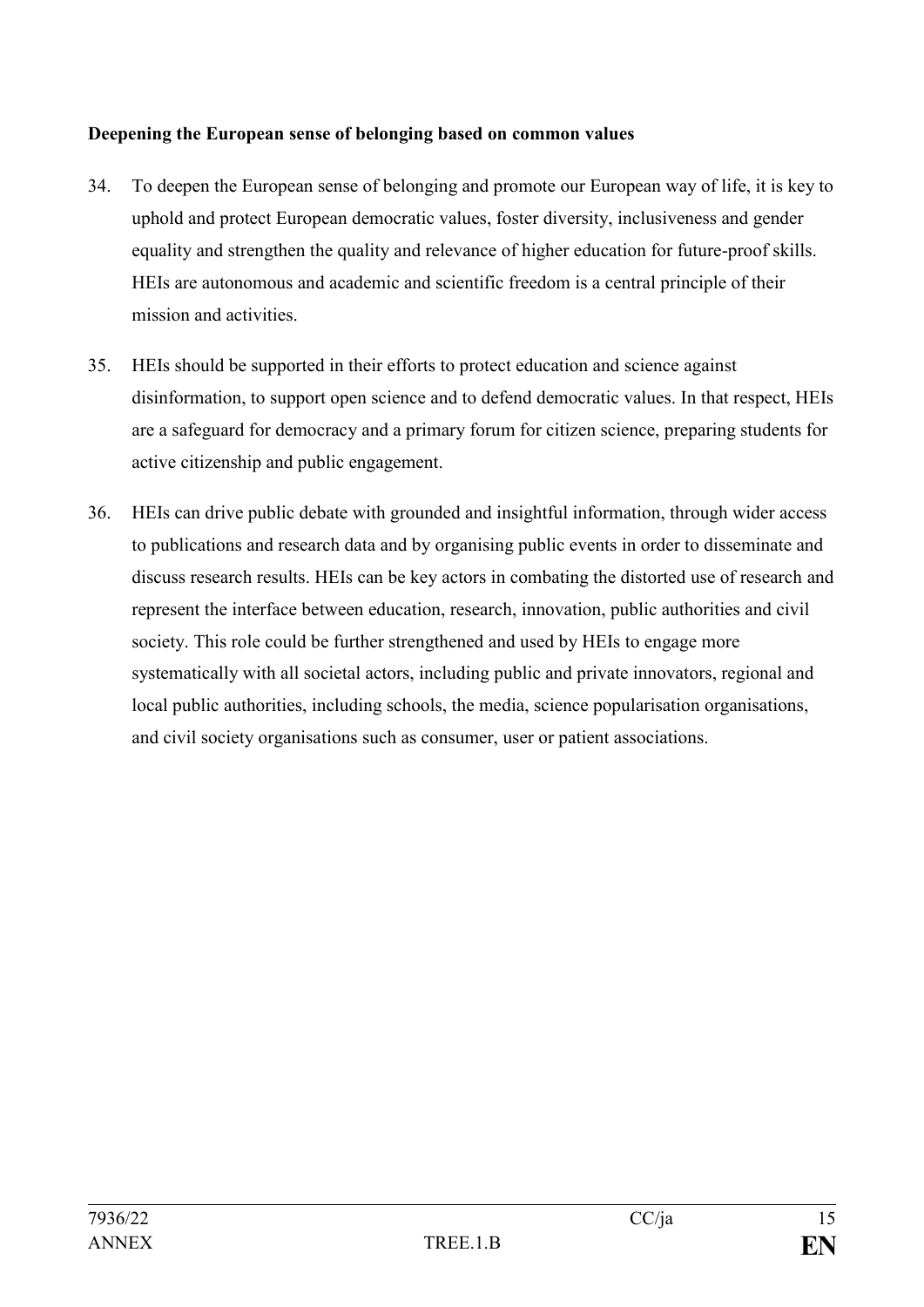- 37. HEIs should ensure that students, academics, researchers and staff participate in their governance, as full members and constructive partners of the higher education community. In that respect, students may be involved in decision-making mechanisms, including with regard to curricula, as an aspect of fundamental academic values, a sign of democracy and a culture of dialogue in HEIs.
- 38. HEIs should be supported and encouraged in their efforts to ensure the inclusion and success of their students, academics, researchers and staff, and to promote equal opportunities, irrespective of gender, racial or ethnic origin, religion or belief, social and economic background, health, disability, age, sexual orientation, migrant background and geographical location. To these ends, HEIs should be supported in ensuring the well-being of all in keeping with greater social diversity. In this respect, HEIs should be encouraged to reach out to underrepresented groups in order to improve their access to higher education and help them to complete their studies, taking into due consideration students and young researchers who have seen their studies and careers strongly impacted by the pandemic as well as those from rural and remote areas, such as outermost regions.
- 39. HEIs should be supported and encouraged to take relevant actions to improve gender balance in their student and staff bodies, including in the context of academic career advancement.
- 40. HEIs may use innovative teaching tools and pedagogies, including digital tools, in order to offer a student-centred approach to learning regardless of socio-economic or learning background. In order to reduce inequality and promote personal achievement, HEIs should be encouraged to provide tailor-made guidance and support services, in particular to newcomers, taking into account the learning style and pathway as well as the socio-economic background of each learner.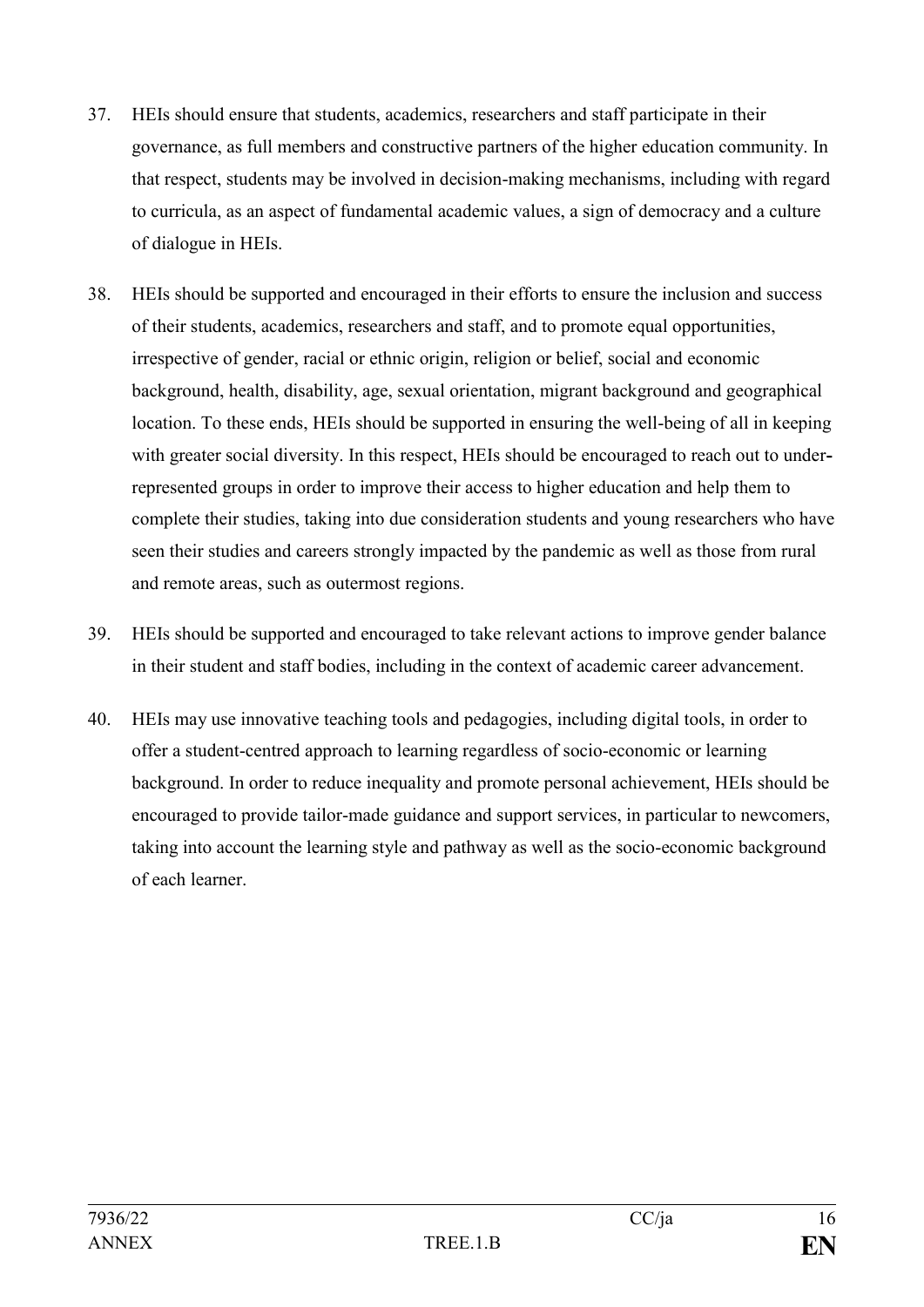- 41. MORE SPECIFICALLY INVITES MEMBER STATES AND THE COMMISSION, IN LINE WITH THEIR RESPECTIVE COMPETENCES AND WITH DUE REGARD FOR THE PRINCIPLE OF SUBSIDIARITY, TO SUPPORT ALLIANCES OF HIGHER EDUCATION INSTITUTIONS SUCH AS THE 'EUROPEAN UNIVERSITIES':
- 42. All types of alliances of HEIs should be further supported by all appropriate and relevant means in order to facilitate cooperation activities based on high quality, excellence, impact, inclusiveness and geographical balance, and to identify obstacles and solutions that could be common to all alliances. More specifically, on the basis of the mid-term review of the first pilot alliances, the European Universities initiative should be further rolled out. This would also allow activities to be clustered in order to share best practices on higher education, research and innovation and service to society.
- 43. In the first instance, alliances of HEIs should be encouraged to make full use of existing funding programmes as well as of enabling tools at European, national and regional level with a view to increasing and deepening their cooperation.
- 44. Where relevant and in close cooperation with national authorities, alliances of HEIs and stakeholders, steps should be taken to overcome the obstacles to a deeper, long-term and flexible transnational cooperation and design institutionalised cooperation instruments, based on a preliminary thorough assessment of their necessity, benefits and feasibility. The aim is to give alliances, on a voluntary basis, the latitude to act together, make common strategic decisions, experiment joint recruitment, design joint curricula or pool resources and human, technical, data, education, research and innovation capacities.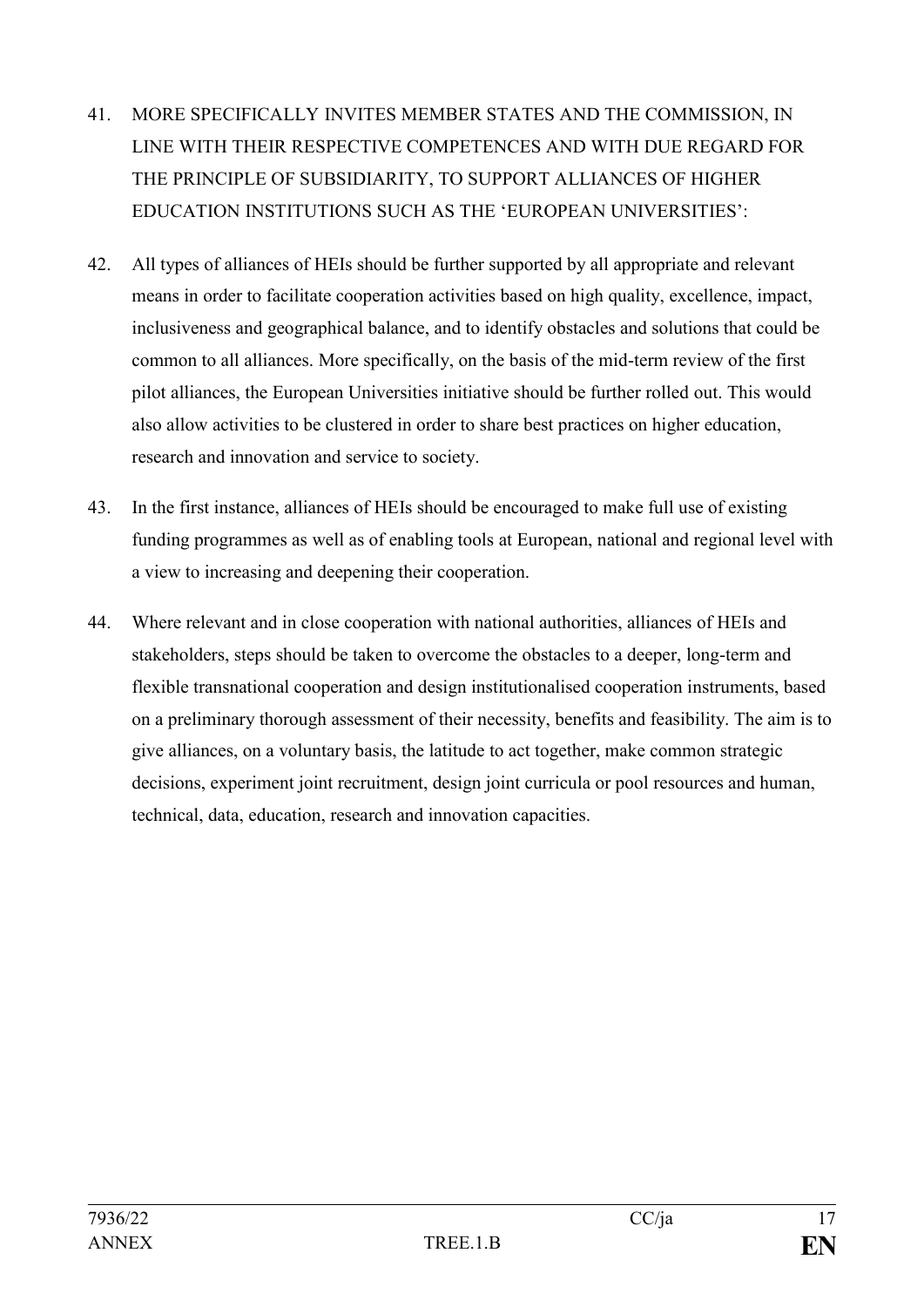- 45. While putting an emphasis on the implementation of the European Approach for Quality Assurance of Joint Programmes, further steps should be taken to recognise the value of innovative transnational learning experiences and to increase the visibility, attractiveness and reputation, both in Europe and beyond, of such joint programmes provided by alliances of HEIs. Common criteria should be explored that could lead to a potential European label for joint programmes. Later on, the possible design and delivery, on a voluntary basis, at national, regional or institutional level, of joint degrees at all levels, based on these co-created European criteria, could be envisaged, in accordance with the existing instruments of the Bologna Process. This process should occur in close cooperation with national authorities, alliances of HEIs and stakeholders.
- 46. The outcomes of the exploratory processes mentioned in paragraphs 43 and 44 would be, at each step, reported to the Council for further decision.
- 47. Efficient and effective quality assurance processes should be enabled at national level to facilitate a European Quality Assurance approach for joint programmes, according to the Standards and Guidelines for Quality Assurance in the European Higher Education Area (ESG), taking into consideration the importance of quality, research and employability.
- 48. To enable alliances of HEIs to reach their full potential by addressing the financial costs of transnational cooperation to cover all their missions in the longer term, steps should be taken to move towards a more sustainable, holistic and integrated EU funding perspective. In that regard, pilot approaches for possible solutions should be tested by the Commission in close consultation with the Member States and relevant stakeholders by 2024, followed by a reporting exercise to the Council for further decision.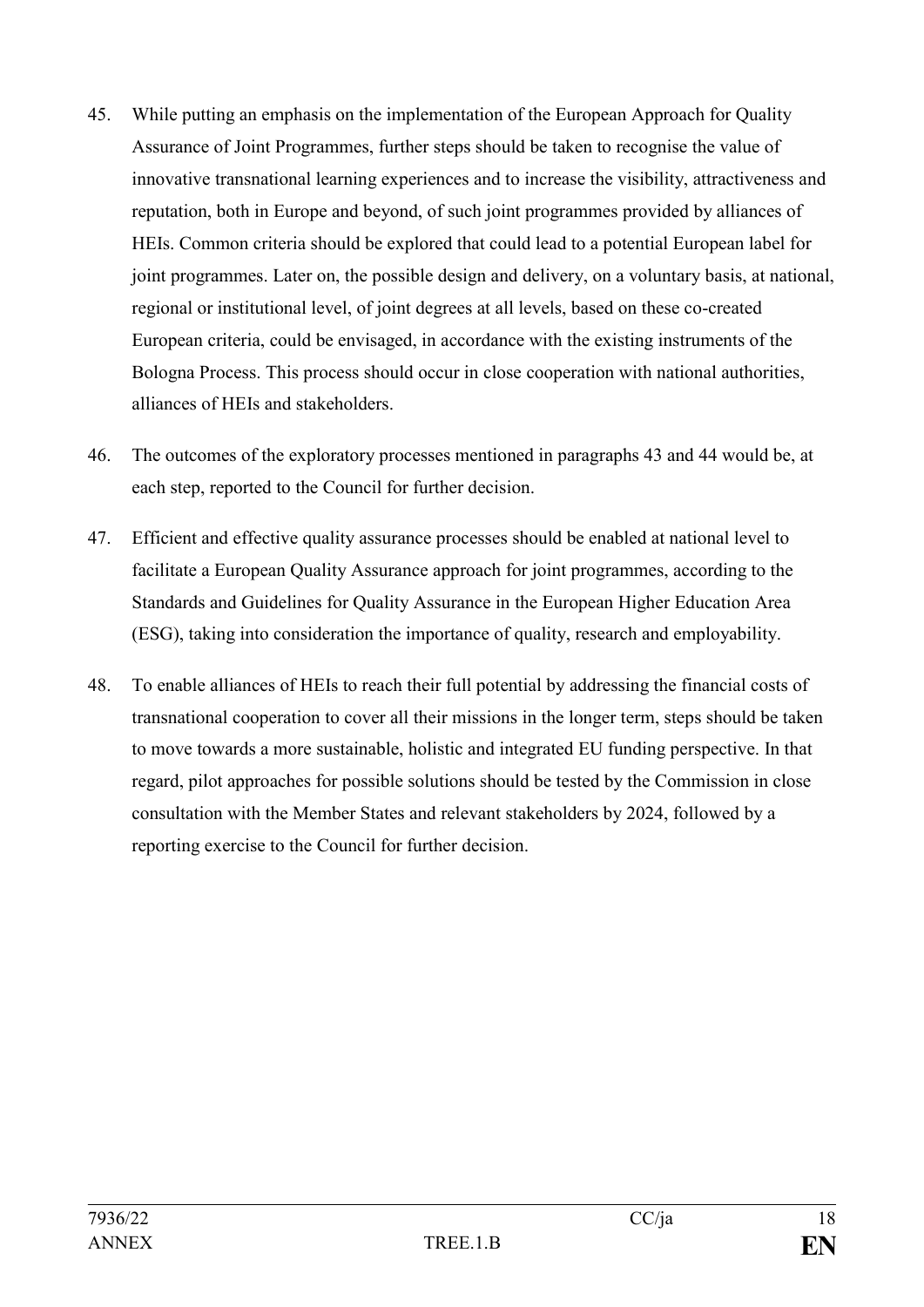# BY WAY OF NEXT STEPS, WITH DUE REGARD FOR THE PRINCIPLES OF SUBSIDIARITY AND INSTITUTIONAL AUTONOMY, AND IN ACCORDANCE WITH NATIONAL CIRCUMSTANCES:

- 49. CALLS on the Commission and the Member States to promote and protect fundamental academic values, including academic freedom and integrity in line with the 2020 Rome Ministerial Communiqué and the Bonn Declaration on Freedom of Scientific Research.
- 50. INVITES the Commission and the Member States, in collaboration with relevant stakeholders, to jointly take forward actions for creating synergies between higher education, research and innovation within the strategic framework for European cooperation in education and training and the European Research Area governance structures. These actions should demonstrate real added value at European level and work towards the abovementioned key objectives, and be carried out by the Commission and, on a voluntary basis, by Member States through any appropriate means according to national contexts.
- 51. INVITES the Commission to submit to the Council, for information and further decision, a roadmap by mid-2022 to co-design the new instruments. The roadmap would indicate key milestones and the expert groups involved. In implementing the key objectives, the following will be taken into consideration: actions identified by the Commission Communication on a European strategy for universities; the Council Resolution on a strategic framework for European cooperation in education and training towards the European Education Area and beyond (2021-2030); and the relevant actions identified in the European Research Area policy agenda 2022-2024 annexed to the Council conclusions on the future governance of the European Research Area (ERA) as well as the values and principles set out in the Council Recommendation on a Pact for Research and Innovation in Europe.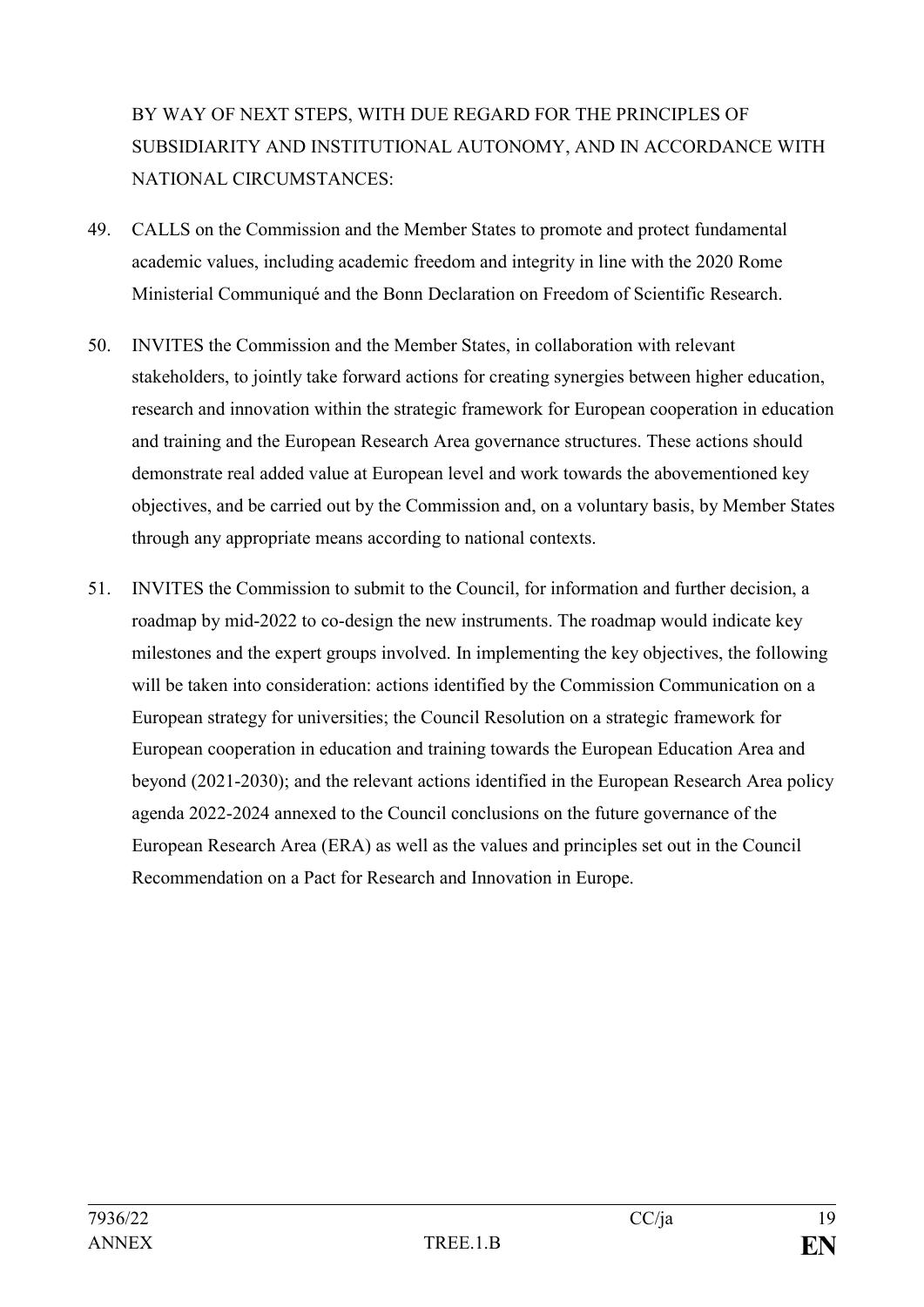- 52. INVITES the Commission, the Member States and stakeholders to engage in enhanced cooperation in order to implement these synergies, building on the existing governance structures of the strategic framework for European cooperation in education and training and the European Research Area, in close synergy with the European Higher Education Area, and by capitalising on HEIs' best practices. In this regard, joint meetings of Directors-General for higher education and ERAC could be considered when relevant and with clearly defined topics of joint interest and a common objective.
- 53. INVITES the Commission and the Member States to work towards these key objectives through close collaboration with EU-level and international umbrella organisations, or other appropriate organisations which are relevant at EU level, and representative of stakeholders, such as: HEIs, including alliances of European HEIs, student associations, quality assurance agencies, research and technology performing organisations, R&I-intensive businesses, including SMEs, individual researchers and innovators, research infrastructures, R&I funding organisations and academies of sciences. Regular meetings such as the Forum of Universities for the future of Europe could be considered in order to discuss the implementation of the strategy and to foster the sharing of good practices. The outcomes of that Forum should inspire further developments and work by the relevant groups of the strategic framework for European cooperation in education and training and the European Research Area, in synergy with the European Higher Education Area.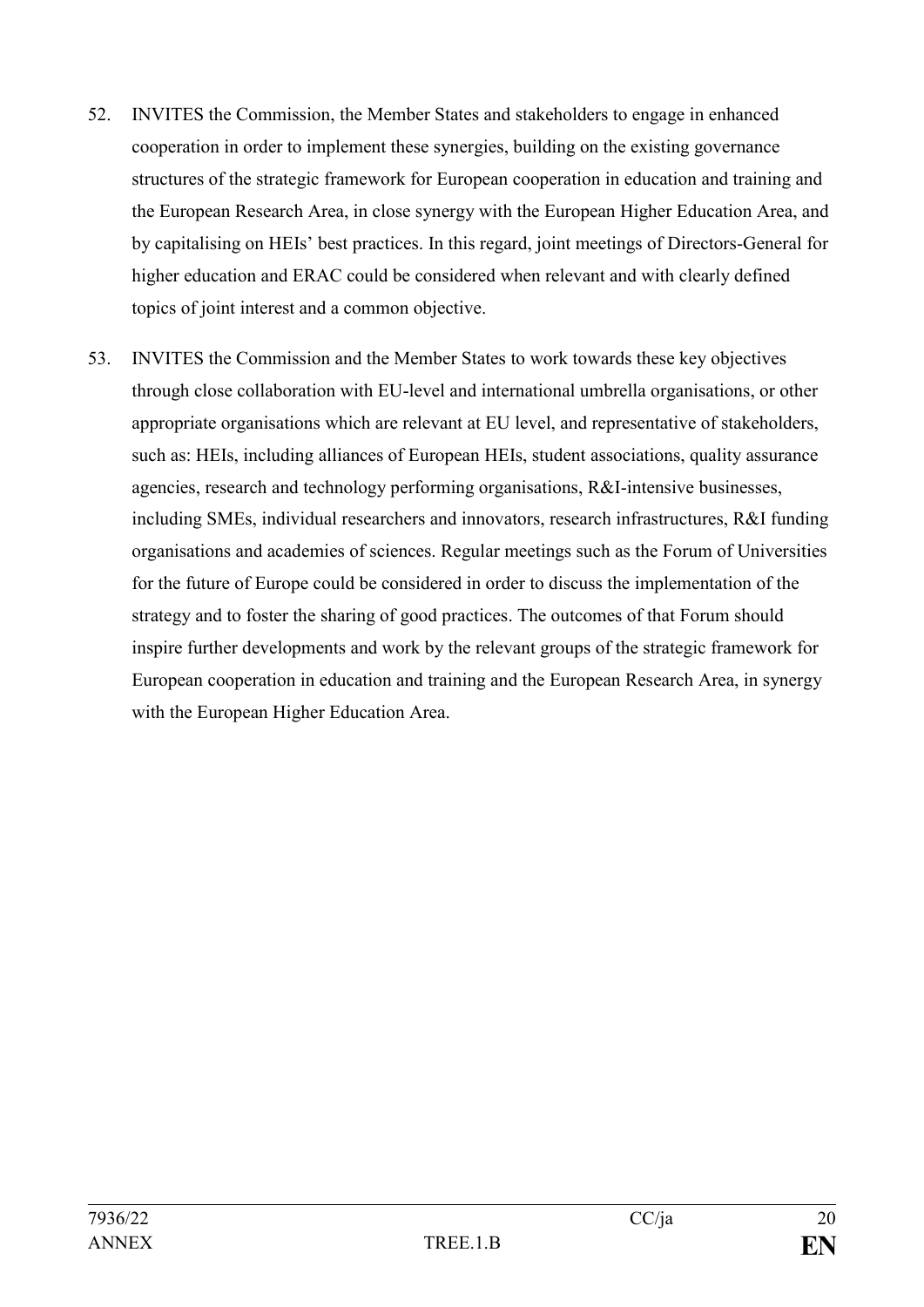- 54. INVITES Member States to make use of multilateral exchanges with the support of the Commission in order to foster the sharing of good practices and peer learning from other Member States.
- 55. NOTES the Commission's intention to rationalise the higher education monitoring tools. This could enhance their potential and relevance for policy makers, HEIs, students and researchers, without increasing the administrative burden on the Member States or the HEIs, in order to provide information on progress achieved in the implementation of the European strategy empowering higher education institutions and help Member States wishing to build the actions to which they intend to contribute on solid evidence and data. Member States' participation in this process is voluntary. PROPOSES to base further discussions on a mapping study regarding the potential and legal framework of the relevant monitoring tools. STRESSES that this task should be developed in synergy with the ERA policy coordination and monitoring process, including the ERA dashboard.
- 56. INVITES the Commission to present regular updates to the Member States on progress on the implementation of the aforementioned actions, and to submit a comprehensive overview in the full report from the Commission on the European Education Area in 2025, also taking into consideration progress made on the implementation of the European Research Area.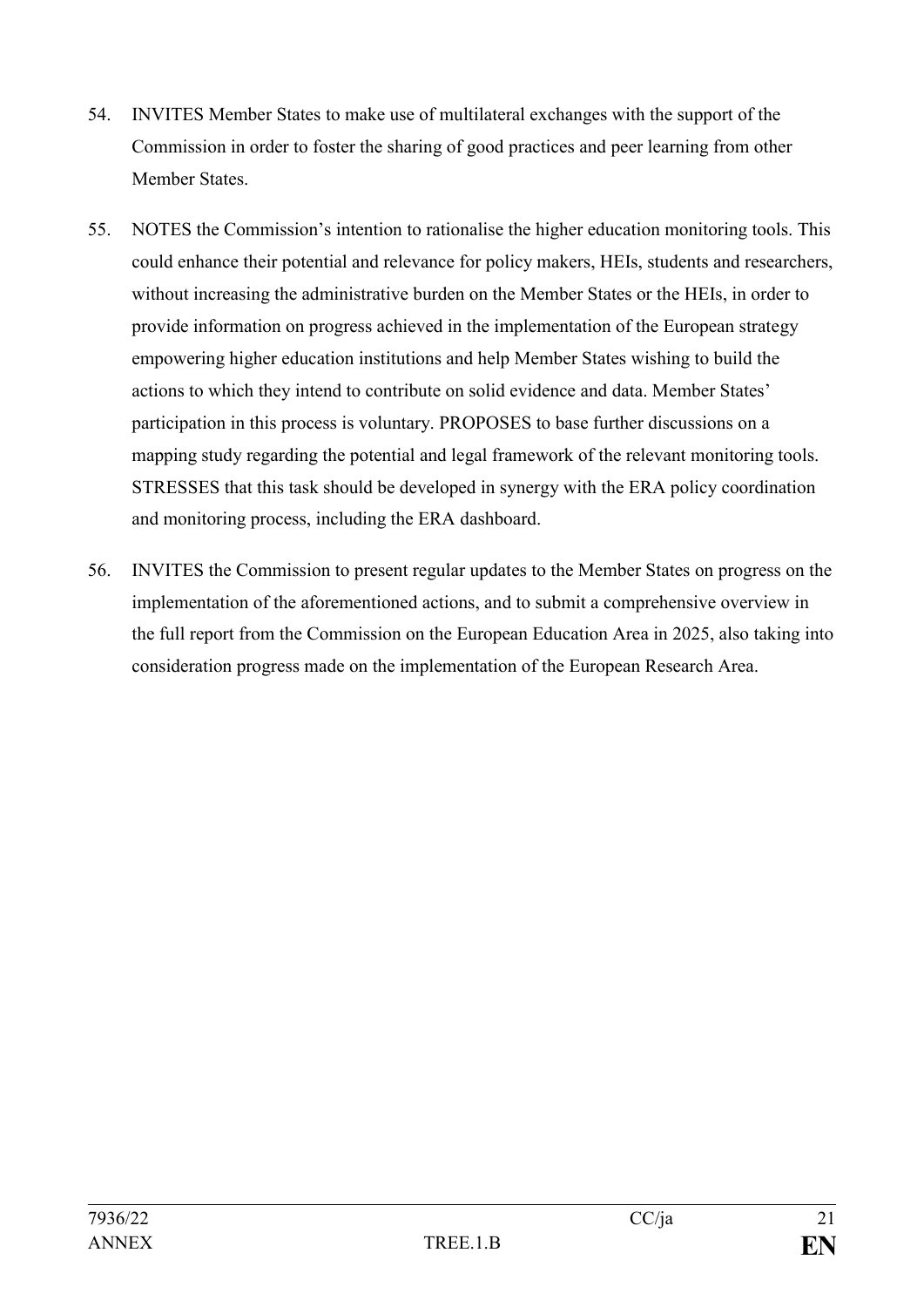## **ANNEX TO THE ANNEX**

### **POLITICAL BACKGROUND**

#### *European Council*

• European Council conclusions, 14 December 2017 (EUCO 19/1/17 REV 1)

#### *Council of the European Union*

- Council Recommendation (EU) 2021/2122 of 26 November 2021 on a Pact for Research and Innovation in Europe (OJ L 431, 2.12.2021, p. 1)
- Council conclusions on the future governance of the European Research Area (ERA) (14308/21, 26 November 2021)
- Council conclusions on the Global approach to Research and Innovation Europe's strategy for international cooperation in a changing world (12301/21, 28 September 2021)
- Council conclusions on the European Universities initiative Bridging higher education, research, innovation and society: Paving the way for a new dimension in European higher education (OJ C 221, 10.6.2021, p. 14)
- Council conclusions on 'Deepening the European Research Area: Providing researchers with attractive and sustainable careers and working conditions and making brain circulation a reality' (9138/21, 28 May 2021)
- Council Resolution on a strategic framework for European cooperation in education and training towards the European Education Area and beyond (2021-2030) (OJ C 66, 26.2.2021, p. 1)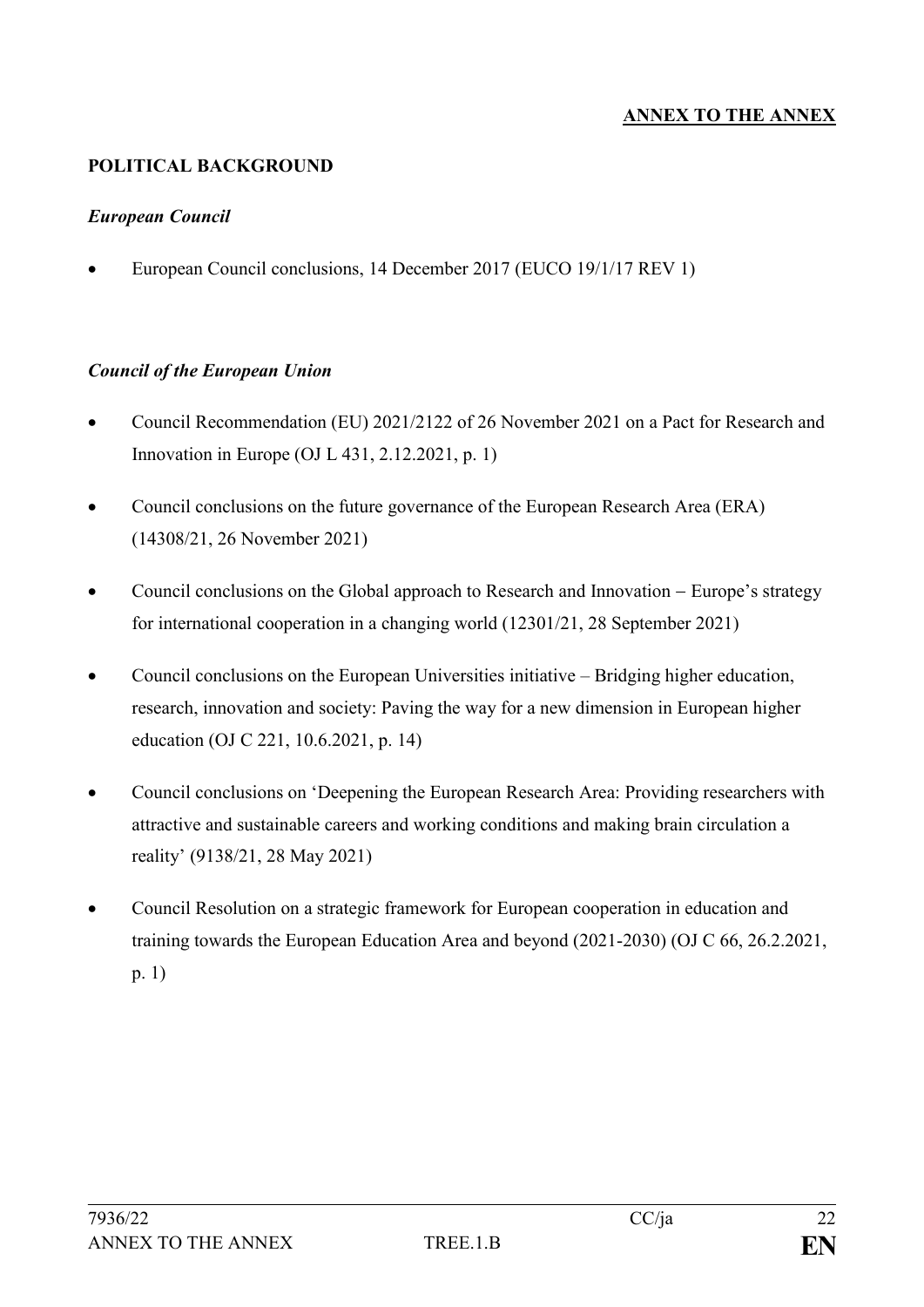- Council conclusions on the New European Research Area (13567/20, 1 December 2020)
- Council Recommendation of 26 November 2018 on promoting automatic mutual recognition of higher education and upper secondary education and training qualifications and the outcomes of learning periods abroad (OJ C 444, 10.12.2018, p. 1)
- Council conclusions on moving towards a vision of a European Education Area (OJ C 195, 7.6.2018, p. 7)
- Council Recommendation of 22 May 2018 on promoting common values, inclusive education, and the European dimension of teaching (OJ C 195, 7.6.2018, p. 1)

### *European Commission*

- Tackling R&I Foreign Interference (SWD(2022) 12 final)
- Communication from the Commission to the European Parliament, the Council, the European Economic and Social Committee and the Committee of the Regions on a European strategy for Universities (COM(2022) 16 final)
- Communication from the Commission to the European Parliament, the Council, the European Economic and Social Committee and the Committee of the Regions on the Global Approach to Research and Innovation – Europe's strategy for international cooperation in a changing world (COM(2021) 252 final/2)
- Communication from the Commission to the European Parliament, the Council, the European Economic and Social Committee and the Committee of the Regions – A new ERA for Research and Innovation (COM(2020) 628 final)